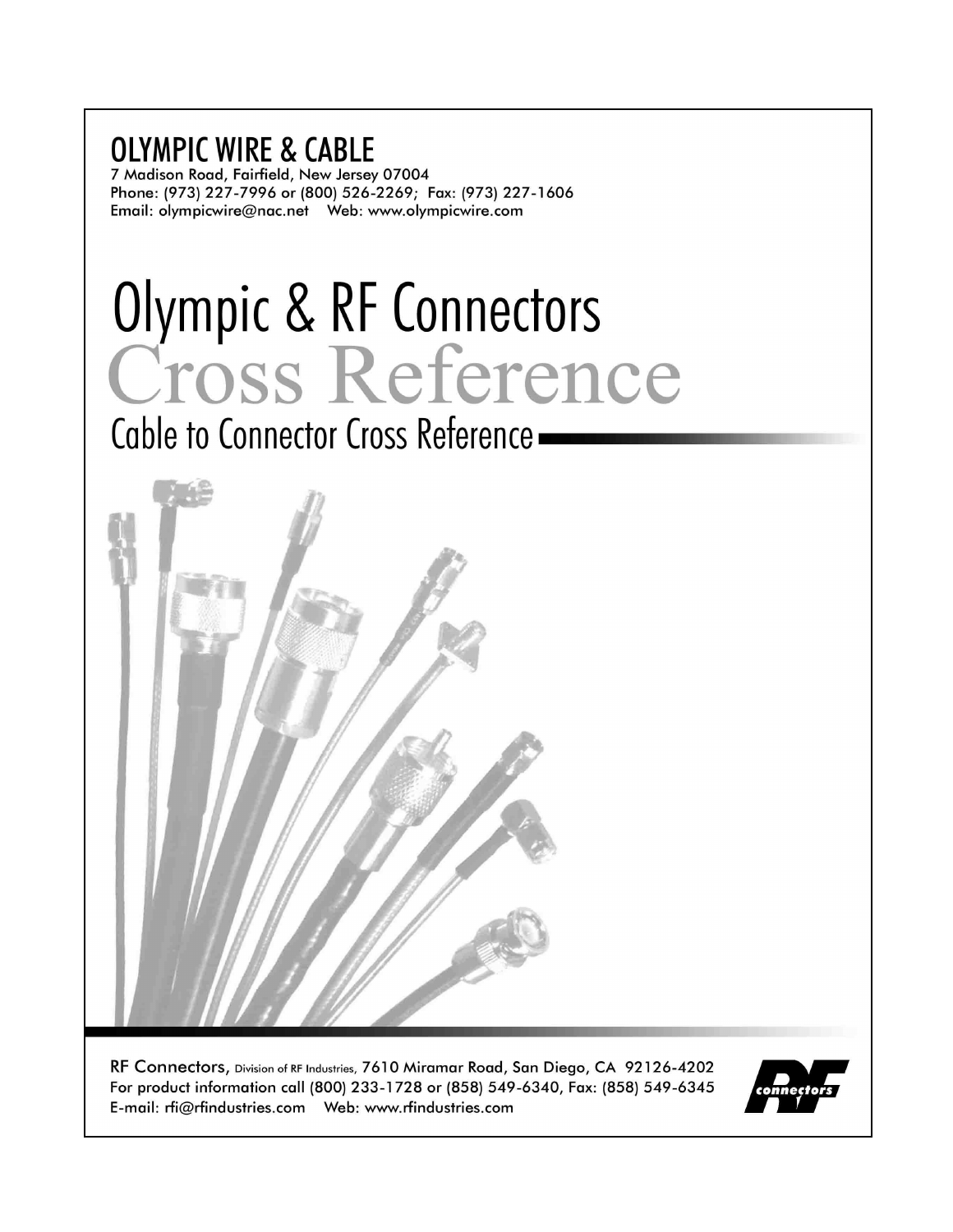# **HOW TO USE THIS MANUAL**

This manual is organized first by OLYMPIC Cable groups and then by the types of RFI connectors available for each group. The connector lists are divided into subgroups by interface type.

Each connector listing contains the RFI part number, the description and the materials used for each connector. The materials listings consist of the body, shell, pin/contact, and dielectric.

The Cable Number Locator below is supplied for easy cross-referencing by cable part number to page number.

#### *Example:*

*You need to know if RFI has an N Male Clamp Solder Plug for OLYMPIC 5263.* 

*Refer to the table below for OLYMPIC 5263. Go to page 12. Under the heading for Olympic 5263, 6244R, 6244TF, 6269R, 6269TF, 6555T you will find RFN-1904-1N and RFN-1904-1S.* 

From the description and the materials information you are able to determine if one of these connectors works for your application. The legend on page two explains the material codes used in this manual.

**Part numbers with an (\*) are special order only.** If you have special requirements, please contact RF Industries' sales department for assistance.

| Cable # | Page # | Cable # | Page # | Cable # | Page # | Cable # | Page # | Cable # | Page # |
|---------|--------|---------|--------|---------|--------|---------|--------|---------|--------|
|         |        |         |        |         |        |         |        |         |        |
| 5216    | 3      | 5264    | 11     | 6246R   | 12     | 6555R   | 8      | 53267   | 12     |
| 5237    | 10     | 5267    | 10     | 6246T   | 12     | 6555T   | 8      | 53268   | 3      |
| 5238    | 12     | 5268    | 11     | 6265R   | 8      | 6880    | 10     | 53269   | 11     |
| 5240R   | 4      | 6174    | 11     | 6269R   | 8      | 6907    | 4      | 53270   | 2      |
| 5254    | 10     | 6242    | 9      | 6269TF  | 8      | 6907T   | 11     | 53284   | 3      |
| 5259    | 4      | 6244R   | 8      | 6273    |        | 53242   |        |         |        |
| 5261    | 12     | 6244TF  | 8      | 6291R   | 9      | 53264   | 12     |         |        |
| 5262    | 4      | 6244TF  | 10     | 6293    | 9      | 53265   | 2      |         |        |
| 5263    | 8      | 6246D   | 12     | 6294    | 12     | 53266   | 13     |         |        |

#### **Cable Number Locator**

*The information found in this guide was compiled using specifications that were current at the time of compilation. Please note that manufacturer's specifications are subject to change without notice. We therefore suggest that after using this guide to make your initial connector selections, you should obtain the latest product specifications from this cable manufacturer and RF Industries.*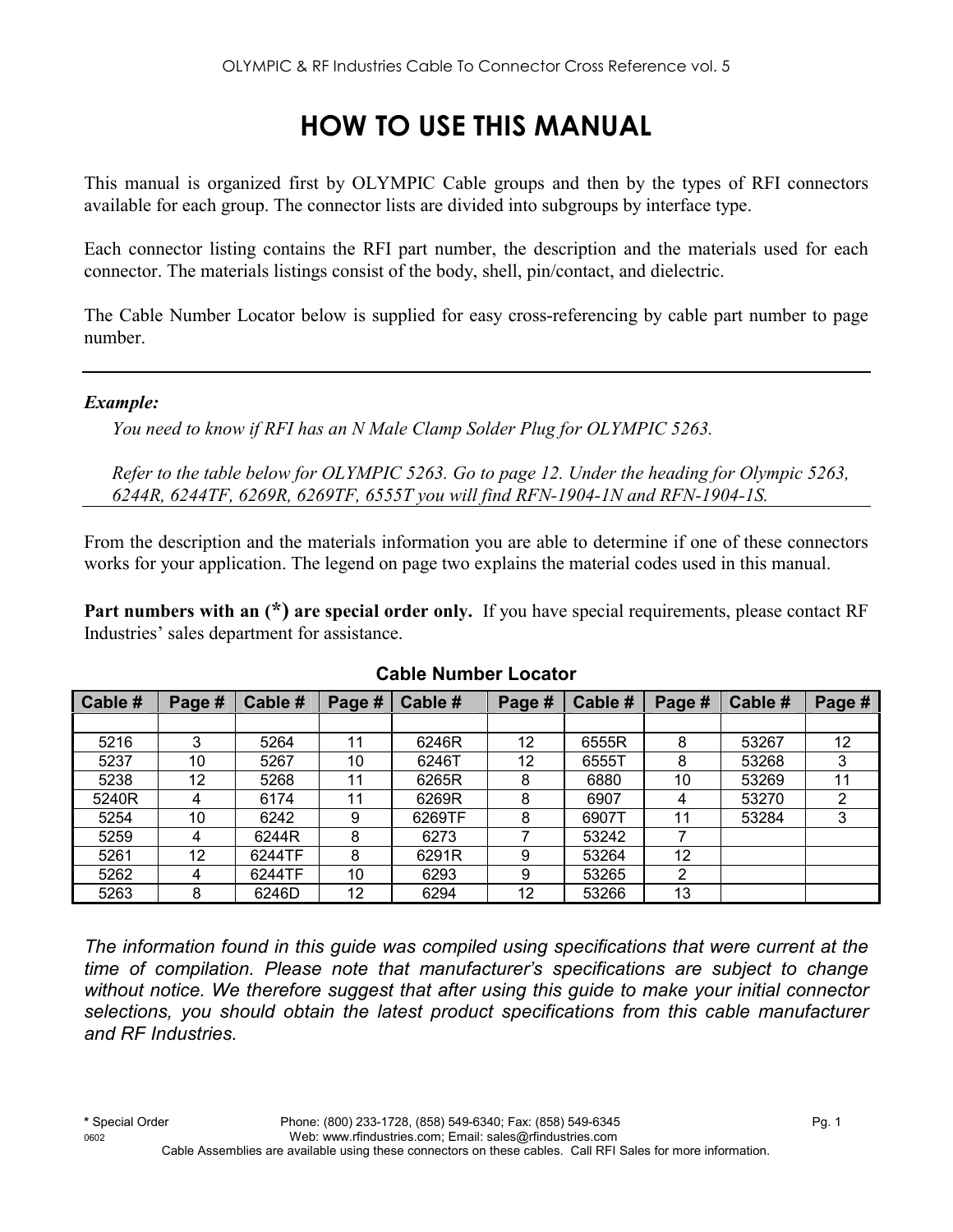## **OLYMPIC & RF INDUSTRIES CABLE TO CONNECTOR CROSS REFERENCE**

|                             | Legend                      |                    |                                    |  |  |  |  |  |  |
|-----------------------------|-----------------------------|--------------------|------------------------------------|--|--|--|--|--|--|
| <b>BODY PLATING</b>         | <b>SHELL PLATING</b>        | <b>PIN/CONTACT</b> | <b>DIELECTRIC</b>                  |  |  |  |  |  |  |
| C - Chrome                  | C - Black Chrome            | $G -$ Gold         | <b>B</b> - Bakelite, Dap, Phenolic |  |  |  |  |  |  |
| $G - Gold$                  | $G - Gold$                  | $N - Nickel$       | D - Delrin, Polypropylene          |  |  |  |  |  |  |
| $N - Nickel$                | N - Nickel                  | $S - Silver$       | T-PTFF                             |  |  |  |  |  |  |
| $S - Silver$                | S - Silver                  |                    |                                    |  |  |  |  |  |  |
| <b>SS - Stainless Steel</b> | <b>SS - Stainless Steel</b> |                    |                                    |  |  |  |  |  |  |

#### **Olympic 53265, 53270**

| <b>PART NUMBER</b> | <b>DESCRIPTION</b>                                           | <b>BODY</b> | <b>SHELL</b> | P/C         | <b>DIE</b>              |
|--------------------|--------------------------------------------------------------|-------------|--------------|-------------|-------------------------|
|                    | <b>BNC</b>                                                   |             |              |             |                         |
| RFB-1110-1A*       | <b>BNC Male Right Angle Crimp Plug</b>                       | N           | N            | G           | T                       |
| <b>RFB-1117-A</b>  | <b>BNC Female Crimp Bulkhead Jack</b>                        | N           | ---          | G           | T                       |
|                    | MМ                                                           |             |              |             |                         |
| <b>RFM-2100</b>    | MM Male Crimp Plug                                           | $\mathsf S$ | ---          | $\mathsf S$ | $\mathsf T$             |
|                    | <b>TNC</b>                                                   |             |              |             |                         |
| RFT-1218-A*        | TNC Male Right Angle Crimp Plug                              | ${\sf N}$   | ${\sf N}$    | G           | $\top$                  |
|                    | <b>MC Card</b>                                               |             |              |             |                         |
| RMC-6010-A*        | MC Card Right Angle Crimp Plug                               | N           | ---          | G           | $\top$                  |
|                    | <b>MCX</b>                                                   |             |              |             |                         |
| <b>RMX-8000-A*</b> | <b>MCX Male Crimp Plug</b>                                   | N           | $---$        | G           | $\sf T$                 |
| RMX-8010-A*        | MCX Male Right Angle Crimp Plug                              | N           | ---          | G           | T                       |
| RMX-8010-1A*       | MCX Male Right Angle Crimp Plug                              | G           | ---          | G           | T                       |
|                    | <b>MMCX</b>                                                  |             |              |             |                         |
| RMX-9000-1A        | <b>MMCX Crimp Plug</b>                                       | G           | ---          | G           | Т                       |
| RMX-9010-A*        | MMCX Right Angle Crimp Plug                                  | N           | ---          | G           | T                       |
| RMX-9010-1A        | <b>MMCX Right Angle Crimp Plug</b>                           | G           | ---          | G           | T                       |
|                    | <b>Reverse Polarity</b>                                      |             |              |             |                         |
| RP-1212-A*         | TNC Reverse Polarity Bulkhead Crimp Jack (Male Contact)      | N           | ---          | G           | Τ                       |
| RSA-3252-A-4       | SMA Reverse Polarity Bulkhead Crimp Jack (Male Contact)      | N           | ---          | G           | $\overline{\mathsf{T}}$ |
| RSA-3252-A-05*     | SMA Reverse Polarity Bulkhead Crimp Jack (Male Contact)      | SS          | ---          | G           | $\top$                  |
| RSA-3260-A-04*     | SMA Reverse Polarity 2-Hole Flange Crimp Jack (Male Contact) | N           | ---          | G           | $\top$<br>T             |
| RSA-3260-A-05*     | SMA Reverse Polarity 2-Hole Flange Crimp Jack (Male Contact) | SS          | ---          | G           |                         |
|                    | <b>SMA</b>                                                   |             |              |             |                         |
| <b>RSA-3000-A</b>  | SMA Male Crimp Plug                                          | N           | N            | G           | $\mathsf T$             |
| RSA-3010-A*        | SMA Male Right Angle Crimp Plug                              | Ν           | N            | G           | $\overline{\mathsf{T}}$ |
| <b>RSA-3252-A</b>  | SMA Female Rear Mount Bulkhead Jack                          | N           | ---          | G           | T                       |
|                    | <b>SMB</b>                                                   |             |              |             |                         |
| <b>RSB-4000-A*</b> | SMB Male Crimp Plug                                          | N           | ---          | G           | $\mathsf T$             |
|                    | <b>Reverse Thread</b>                                        |             |              |             |                         |
| RT-3000-A*         | SMA Reverse Thread Crimp Plug                                | N           | $\mathsf{N}$ | G           | $\mathsf T$             |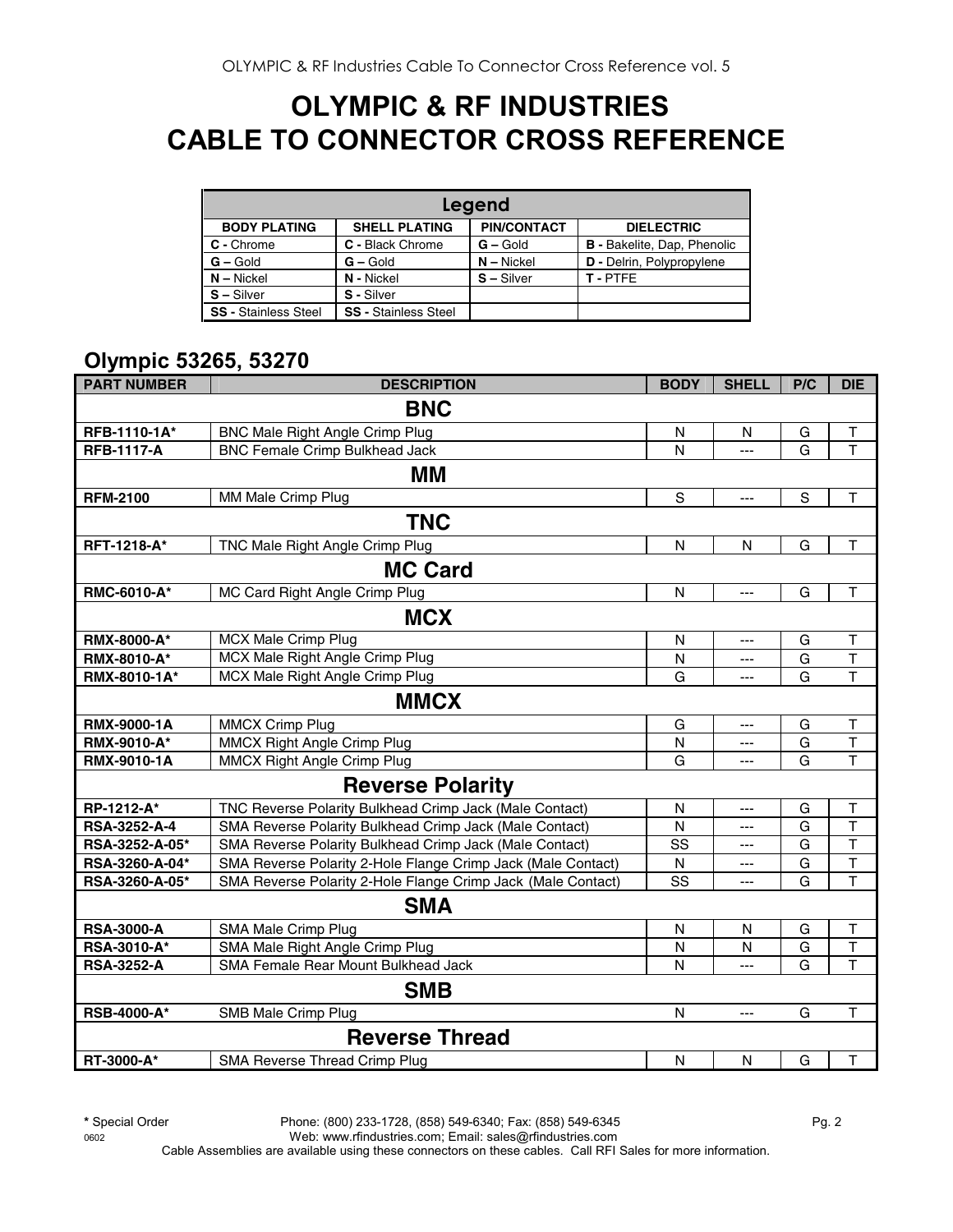## **Olympic 5216, 53268, 53284**

| <b>PART NUMBER</b> | <b>DESCRIPTION</b>                                         | <b>BODY</b>  | <b>SHELL</b> | P/C            | <b>DIE</b>              |
|--------------------|------------------------------------------------------------|--------------|--------------|----------------|-------------------------|
|                    | 1.0/2.3                                                    |              |              |                |                         |
| RF123-7000-B       | 1.0/2.3 Series Male Snap-On Crimp Plug                     | N            | ---          | G              | Τ                       |
| RF123-7001-B       | 1.0/2.3 Series Male Slide-On Crimp Plug                    | N            | ---          | G              | $\mathsf{T}$            |
| RF123-7002-B       | 1.0/2.3 Series Male Screw-On Crimp Plug                    | N            | $---$        | G              | $\mathsf{T}$            |
| RF123-7050-1B      | 1.0/2.3 Series Female Slide-On Crimp Jack                  | G            | $---$        | G              | $\top$                  |
| RF123-7052-1B      | 1.0/2.3 Series Female Crimp Bulkhead Jack                  | G            |              | G              | T                       |
|                    | <b>BNC</b>                                                 |              |              |                |                         |
| <b>RFB-1100-B</b>  | <b>BNC Male Clamp Solder Plug</b>                          | $\mathsf{N}$ | N            | G              | Τ                       |
| RFB-1106-5         | BNC Male Crimp Plug (Large Ferrule)                        | N            | N            | G              | $\mathsf T$             |
| RFB-1106-6         | BNC Male Crimp Plug (Small Ferrule)                        | $\mathsf{N}$ | N            | G              | $\overline{\mathsf{T}}$ |
| <b>RFB-1110-B</b>  | BNC Male R/A Crimp Plug                                    | $\mathsf{N}$ | $\mathsf{N}$ | G              | $\overline{\mathsf{T}}$ |
| RFB-1116-B-03      | BNC Female Crimp Front-Mount Bulkhead Jack                 | N            | ---          | G              | $\overline{\mathsf{T}}$ |
| <b>RFB-1117-BT</b> | BNC Female Crimp Rear-Mount Bulkhead, Panel Thickness .200 | N            | $---$        | G              | $\overline{\mathsf{T}}$ |
| RFB-1117-BT-03     | BNC Female Crimp Rear-Mount Bulkhead, Panel Thickness .140 | N            | $---$        | G              | $\overline{\mathsf{T}}$ |
| <b>RFB-1123-B</b>  | <b>BNC Female Crimp Socket Jack</b>                        | N            | $---$        | G              | $\overline{\mathsf{T}}$ |
|                    | <b>FME</b>                                                 |              |              |                |                         |
| <b>RFE-6000-B</b>  | FME Male Crimp Plug                                        | $\mathsf{N}$ | N            | G              | T                       |
|                    | MМ                                                         |              |              |                |                         |
| RFM-2100-1         | MM Male Crimp Plug                                         | S            | $---$        | $\overline{s}$ | $\mathsf T$             |
|                    | N                                                          |              |              |                |                         |
| RFN-1005-B-03      | N Male Crimp Plug                                          | N            | N            | G              | Τ                       |
| RFN-1009-B-03*     | N Male Right Angle Crimp Plug, Square Body                 | $\mathsf{N}$ | N            | G              | $\top$                  |
| RFN-1022-18        | N Female Crimp Bulkhead Rear-Mount Jack                    | $\mathsf{N}$ |              | G              | $\overline{\mathsf{T}}$ |
| <b>RFN-1022-8</b>  | N Female Crimp Bulkhead Rear-Mount Jack w/ O-Ring          | N            | ---          | G              | $\overline{\mathsf{T}}$ |
| <b>RFN-1027-B</b>  | N Female Crimp Jack                                        | S            | $---$        | G              | $\overline{\mathsf{T}}$ |
|                    | <b>Modified Shell TNC</b>                                  |              |              |                |                         |
| <b>RFS-2002</b>    | Modified TNC Male Clamp Plug w/ Extended Threads           | N            | ---          | G              | D                       |
|                    | <b>TNC</b>                                                 |              |              |                |                         |
| RFT-1201-1B*       | <b>TNC Male Clamp Plug</b>                                 | N            | N            | G              | Τ                       |
| RFT-1202-3         | <b>TNC Male Crimp Plug</b>                                 | N            | N            | G              | D                       |
| <b>RFT-1212-B</b>  | TNC Female Crimp Rear-Mount Bulkhead                       | N            | ---          | G              | D                       |
|                    | <b>Mini-UHF</b>                                            |              |              |                |                         |
| <b>RFU-600-3</b>   | Mini-UHF Male Crimp Plug                                   | N            | N            | G              | T                       |
| RFU-600-10B*       | Mini-UHF Male Right Angle Crimp Plug                       | N            | N            | G              | $\mathsf{T}$            |
| <b>RFU-601-3</b>   | Mini-UHF Female Crimp Jack                                 | N            |              | G              | Τ                       |
| RFU-617-01         | Mini-UHF Female Crimp Rear-Mount Bulkhead with Hardware    | N            |              | G              | D                       |
| <b>RFU-617-B</b>   | Mini-UHF Female Crimp Rear-Mount Bulkhead                  | $\mathsf{N}$ | ---          | G              | D                       |
|                    | <b>MC Card</b>                                             |              |              |                |                         |
| RMC-6000-B*        | MC Card Straight Crimp Plug                                | N            |              | G              | T                       |
| <b>RMC-6010-B</b>  | MC Card Right Angle Crimp Plug                             | $\mathsf{N}$ | ---          | G              | T                       |
|                    | <b>MCX</b>                                                 |              |              |                |                         |
| <b>RMX-8000-B</b>  | <b>MCX Male Crimp Plug</b>                                 | $\mathsf{N}$ | $---$        | G              | $\top$                  |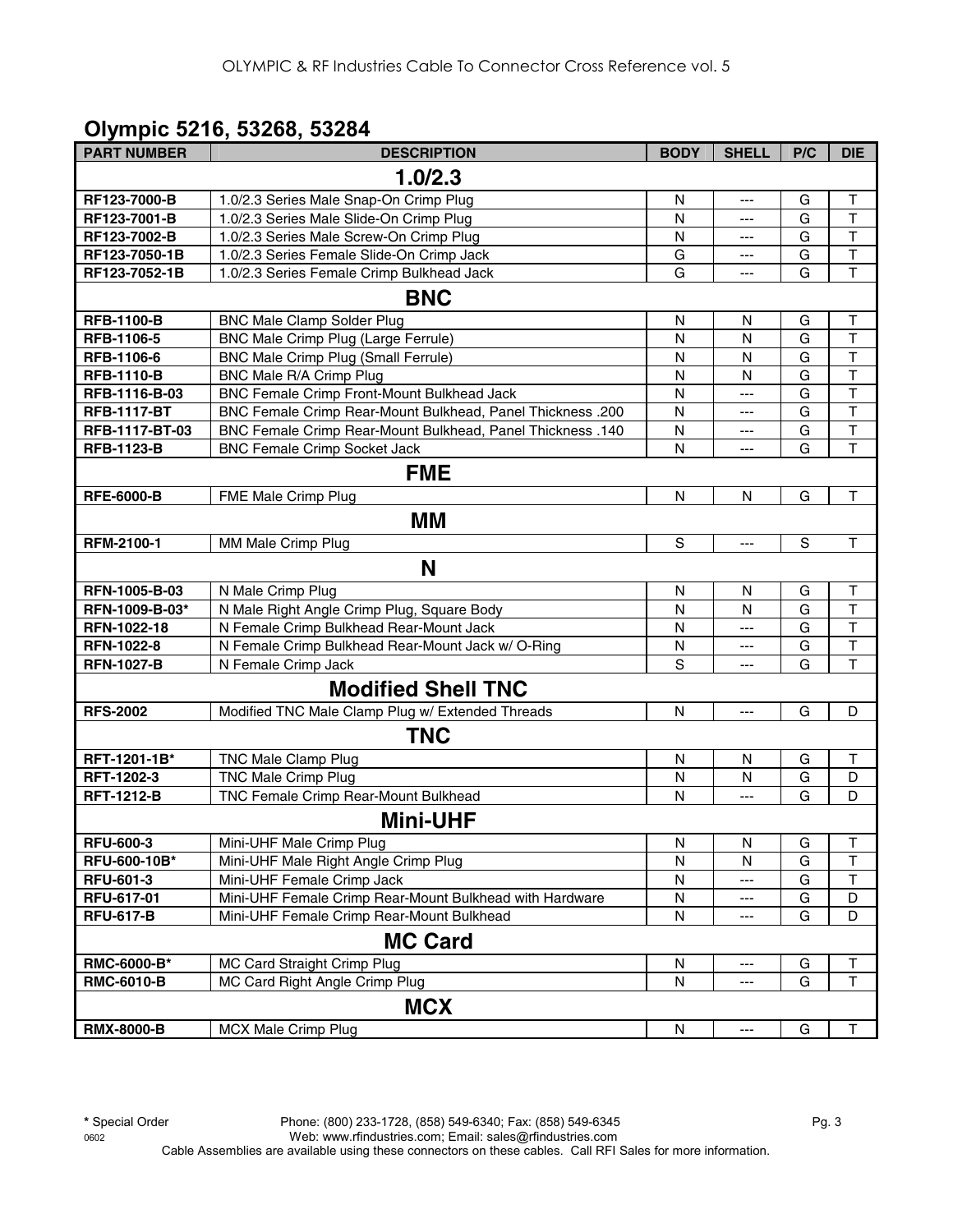| <b>RMX-8000-1B</b> | <b>MCX</b><br>Male Crimp<br>Plua                 |   | $--$ |   |  |
|--------------------|--------------------------------------------------|---|------|---|--|
| <b>RMX-8010-B</b>  | <b>MCX</b><br>. Male Right Angle Crimp Plug      | N | $--$ | ີ |  |
| <b>RMX-8010-1B</b> | <b>MCX</b><br>. Male Right Angle Crimp I<br>Plua |   | $--$ | ີ |  |

| <b>PART NUMBER</b>   | <b>DESCRIPTION</b>                                            | <b>BODY</b>  | <b>SHELL</b>   | P/C | <b>DIE</b>              |
|----------------------|---------------------------------------------------------------|--------------|----------------|-----|-------------------------|
|                      | <b>MMCX</b>                                                   |              |                |     |                         |
| <b>RMX-9000-1B</b>   | <b>MMCX Male Crimp Plug</b>                                   | G            | ---            | G   | T                       |
| <b>RMX-9010-1B</b>   | MMCX Male Right Angle Crimp Plug                              | G            | ---            | G   | T                       |
| <b>RMX-9050-1B</b>   | <b>MMCX Female Crimp Jack</b>                                 | G            | ---            | G   | $\mathsf{T}$            |
|                      | <b>Reverse Polarity</b>                                       |              |                |     |                         |
| <b>RP-1117-BT</b>    | BNC Reverse Polarity Crimp Bulkhead Jack (Male Contact)       | N            | N              | G   | Т                       |
| RP-1202-1B           | TNC Reverse Polarity Crimp Plug (Female Contact)              | N            | N              | G   | $\sf T$                 |
| <b>RP-1212-B</b>     | TNC Reverse Polarity Rear-Mount Crimp B/H Jack (Male Contact) | N            | N              | G   | $\mathsf T$             |
| <b>RP-1216-B</b>     | TNC Reverse Polarity Crimp Jack (Male Contact)                | N            | ---            | G   | $\top$                  |
| <b>RP-3000-B</b>     | SMA Reverse Polarity Crimp Plug (Female Contact)              | N            | N              | G   | $\mathsf T$             |
| RP-3000-1B           | SMA Reverse Polarity Crimp Plug (Female Contact)              | G            | G              | G   | T                       |
| RP-3010-1B           | SMA Reverse Polarity Right Angle Crimp Plug (Female Contact)  | G            | G              | G   | $\overline{\mathsf{T}}$ |
| RP-3050-1B           | SMA Reverse Polarity Female Crimp Jack (Male Contact)         | G            | G              | G   | $\top$                  |
| RP-3252-1B           | SMA Reverse Polarity Crimp Bulkhead Jack (Male Contact)       | G            | G              | G   | $\sf T$                 |
| <b>RP-4252-B</b>     | SMB Reverse Polarity Crimp Bulkhead Jack (Female Contact)     | $\mathsf{N}$ | ---            | G   | $\mathsf T$             |
|                      | <b>SMA</b>                                                    |              |                |     |                         |
| <b>RSA-3000-1B</b>   | SMA Male Crimp Plug                                           | G            | G              | G   | Τ                       |
| <b>RSA-3000-B</b>    | SMA Male Crimp Plug                                           | N            | N              | G   | $\mathsf T$             |
| <b>RSA-3000-B-SS</b> | SMA Male Crimp Plug                                           | SS           | SS             | G   | $\overline{\mathsf{T}}$ |
| RSA-3000-1B-03       | SMA Male Crimp Plug                                           | G            | SS             | G   | T                       |
| RSA-3000-7-B*        | SMA Male Crimp Plug                                           | SS           | SS             | G   | T                       |
| <b>RSA-3010-1B</b>   | SMA Male Right Angle Crimp Plug                               | G            | G              | G   | $\overline{\mathsf{T}}$ |
| RSA-3010-1B-04       | SMA Male Right Angle Crimp Plug                               | G            | SS             | G   | $\mathsf T$             |
| <b>RSA-3010-B</b>    | SMA Male Right Angle Crimp Plug                               | N            | N              | G   | T                       |
| <b>RSA-3010-B-SS</b> | SMA Male Right Angle Crimp Plug                               | SS           | SS             | G   | T                       |
| <b>RSA-3050-1B</b>   | SMA Female Crimp Jack                                         | G            | G              | G   | T                       |
| <b>RSA-3050-B</b>    | SMA Female Crimp Jack                                         | $\mathsf{N}$ | N              | G   | $\overline{\mathsf{T}}$ |
| <b>RSA-3100-B</b>    | SMA Male Clamp Solder Plug                                    | $\mathsf{N}$ | N              | G   | $\overline{\mathsf{T}}$ |
| <b>RSA-3110-B</b>    | SMA Male Right Angle Clamp Plug                               | N            | N              | G   | $\overline{\mathsf{T}}$ |
| <b>RSA-3252-B</b>    | SMA Female Bulkhead, W/O Gasket                               | N            | N              | G   | $\sf T$                 |
| RSA-3252-B-03        | SMA Female Bulkhead, W/ Gasket                                | N            | N              | G   | $\overline{\mathsf{T}}$ |
|                      | <b>SMB</b>                                                    |              |                |     |                         |
| <b>RSB-4000-B</b>    | <b>SMB Crimp Plug</b>                                         | $\mathsf{N}$ | ---            | G   | T                       |
| RSB-4000-B-03        | SMB Crimp Plug (See Catalog)                                  | N            | ---            | G   | $\mathsf T$             |
| RSB-4000-1B          | SMB Crimp Plug                                                | G            |                | G   | $\overline{T}$          |
| <b>RSB-4010-B</b>    | SMB Right Angle Crimp Plug                                    | N            | ---            | G   | $\mathsf T$             |
| <b>RSB-4010-1B</b>   | SMB Right Angle Crimp Plug                                    | G            |                | G   | Т                       |
| <b>RSB-4050-B</b>    | SMB Crimp Jack                                                | N            |                | G   | $\mathsf T$             |
| <b>RSB-4050-1B</b>   | SMB Crimp Jack                                                | G            | ---            | G   | $\mathsf T$             |
| <b>RSB-4055-1B</b>   | SMB Right Angle Crimp Jack                                    | G            | ---            | G   | $\mathsf T$             |
| <b>RSB-4100-B</b>    | SMB Clamp Plug                                                | N            | ---            | G   | $\mathsf T$             |
| <b>RSB-4252-B</b>    | SMB Jack, Crimp Bulkhead, Rear-Mount, W/ D-Flat               | N            |                | G   | $\mathsf T$             |
|                      | <b>Reverse Thread</b>                                         |              |                |     |                         |
| RT-3252-1B-04        | SMA Reverse Thread Female Crimp                               | N            | $\overline{a}$ | G   | T                       |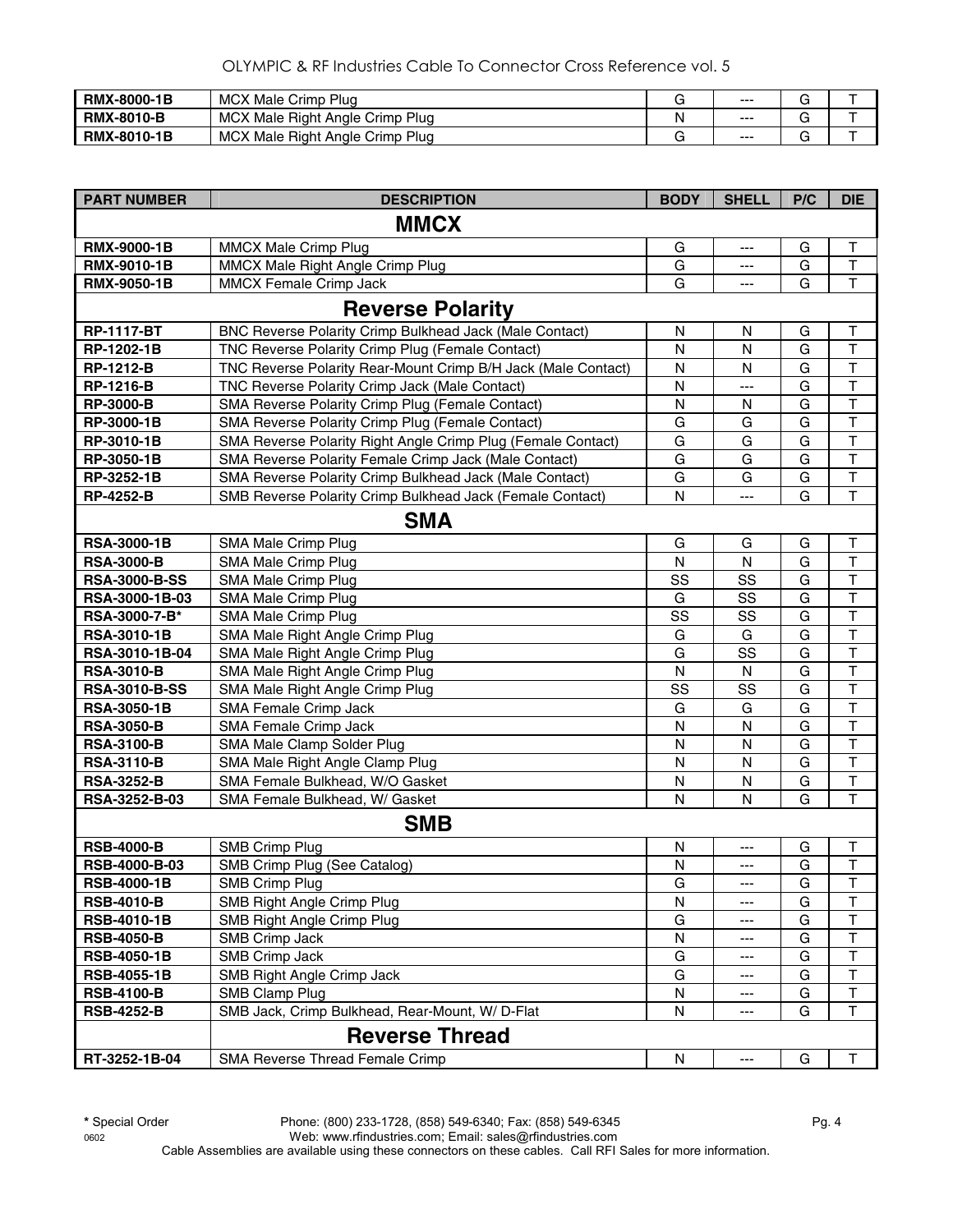#### **Olympic 5240R, 5259, 5262, 6907**

| <b>PART NUMBER</b>  | <b>DESCRIPTION</b>                                                                | <b>BODY</b>   | <b>SHELL</b>  | P/C            | <b>DIE</b>              |
|---------------------|-----------------------------------------------------------------------------------|---------------|---------------|----------------|-------------------------|
|                     | <b>BNC</b>                                                                        |               |               |                |                         |
| RFB-1100-2          | BNC Male Clamp Solder Plug (Captive Pin); UG-88D/U                                | N             | N             | G              | D                       |
| <b>RFB-1100-2ST</b> | BNC Clamp Solder Plug(Captive Pin); UG-88/U, C/U, D/U, E/U                        | S             | ${\mathsf S}$ | G              | T                       |
| <b>RFB-1102-T</b>   | <b>BNC Male Solderless Plug</b>                                                   | N             | N             | S              | $\mathsf T$             |
| <b>PART NUMBER</b>  | <b>DESCRIPTION</b>                                                                | <b>BODY</b>   | <b>SHELL</b>  | P/C            | <b>DIE</b>              |
| <b>RFB-1104</b>     | <b>BNC Male Twist-on Plug</b>                                                     | N             | N             | S              | D                       |
| RFB-1106-2          | BNC Male Crimp Plug; UG-1785/U                                                    | N             | N             | G              | D                       |
| <b>RFB-1106-2ST</b> | BNC Male Crimp Plug; UG-1785/U                                                    | S             | S             | G              | T                       |
| <b>RFB-1106-2T</b>  | BNC Male Crimp Plug; UG-1785/U                                                    | N             | N             | G              | $\mathsf T$             |
| RFB-1106-9          | BNC Male Q/D Univ. Crimp Plug; for BNC, TNC, & N Female                           | N             | N             | G              | D                       |
| RFB-1106-C-03       | BNC Male Crimp with BeCu Contact                                                  | $\mathsf{N}$  | $\mathsf{N}$  | G              | D                       |
| RFB-1110-C-04       | <b>BNC Male Right Angle Clamp Plug</b>                                            | $\mathbf S$   | S             | G              | $\overline{\mathsf{T}}$ |
| <b>RFB-1110-S</b>   | BNC Male Right Angle Solder Plug; UG-913/U, A/U                                   | S             | S             | S              | $\mathsf{T}$            |
| RFB-1110-1          | BNC Male Right Angle Crimp Plug                                                   | N             | N             | G              | T                       |
| RFB-1110-C-04       | <b>BNC Male Right Angle Clamp Plug</b>                                            | S             | S             | G              | $\mathsf T$             |
| <b>RFB-1117</b>     | <b>BNC Female Crimp Bulkhead Jack</b>                                             | $\mathsf{N}$  | ---           | G              | D                       |
| <b>RFB-1121</b>     | <b>BNC Female Twist-on Jack</b>                                                   | N             | ---           | $\mathbf S$    | D                       |
| RFB-1123-1          | <b>BNC Female Crimp Jack</b>                                                      | N             | ---           | G              | $\mathsf T$             |
| <b>RFB-1160</b>     | BNC Wall Plate Flush Mount Crimp Jack                                             | N             | ---           | G              | D                       |
| <b>RFB-1161</b>     | BNC Wall Plate Flush Mount Twist on Jack                                          | N             | ---           | G              | D                       |
|                     | <b>7/16 Din</b>                                                                   |               |               |                |                         |
| RFD-1600-2-C        | 7/16 Din Male Clamp Plug Combo Straight or Right Angle                            | S             | S             | $\mathbb S$    | T                       |
| RFD-1605-2-C        | 7/16 Din Male Crimp Plug Combo Straight or Right Angle                            | $\mathbf S$   | S             | $\overline{s}$ | $\overline{\mathsf{T}}$ |
| RFD-1625-2-C        | 7/16 Din Female Clamp Jack Combo Straight or Right Angle                          | $\mathsf S$   | ---           | $\overline{S}$ | $\overline{\mathsf{T}}$ |
| RFD-1630-2-C        | 7/16 Din Female Crimp Jack Combo Straight or Right Angle                          | $\mathbb S$   | ---           | S              | $\overline{\mathsf{T}}$ |
| RFD-1641-2-C*       | 7/16 Din Female 4-Hole Flange Clamp Panel Mount, Combo                            | S             | ---           | S              | $\overline{\mathsf{T}}$ |
|                     | Straight or Right Angle                                                           |               |               |                |                         |
| RFD-1642-2-C*       | 7/16 Din Female 4-Hole Flange Crimp Panel Mount, Combo<br>Straight or Right Angle | S             | ---           | S              | T                       |
|                     | <b>FME</b>                                                                        |               |               |                |                         |
| <b>RFE-6000-C</b>   | FME Male Crimp                                                                    | N             | ---           | G              | $\mathsf{T}$            |
| RFE-6000-6C*        | FME Male Crimp, Black                                                             | C             | ---           | G              | $\mathsf T$             |
| <b>RFE-6050-C</b>   | <b>FME Female Crimp</b>                                                           | N             | ---           | G              | $\top$                  |
| RFE-6050-6C*        | FME Female Crimp, Black                                                           | C             | ---           | G              | $\mathsf T$             |
|                     | N                                                                                 |               |               |                |                         |
| <b>RFN-1000-N</b>   | N Male Solder Clamp Plug; UG-536 B/U                                              | N             | N             | G              | $\top$                  |
| <b>RFN-1000-1S</b>  | N Male Solder Clamp Plug; UG-536 A/U                                              | S             | S             | G              | $\top$                  |
| <b>RFN-1001-S</b>   | N Male Solder Plug                                                                | S             | S             | G              | $\top$                  |
| <b>RFN-1005-2N</b>  | N Male Crimp Plug                                                                 | N             | N             | G              | $\mathsf T$             |
| <b>RFN-1005-3C</b>  | N Male Crimp Plug                                                                 | $\mathbb S$   | ${\mathsf S}$ | G              | $\mathsf T$             |
| <b>RFN-1005-5</b>   | N Male Crimp Plug (Quick Disconnect)                                              | S             | S             | G              | $\top$                  |
| <b>RFN-1009-C</b>   | N Male Right Angle Crimp Plug                                                     | S             | S             | G              | T                       |
| RFN-1009-C-03       | N Male Right Angle Crimp Plug, Square Body                                        | $\mathbb S$   | S             | G              | $\top$                  |
| RFN-1021-6          | N Female Chassis, 4-Hole Flange, Solder Clamp                                     | $\mathsf S$   | ---           | G              | $\top$                  |
| RFN-1022-8-C        | N Female Crimp Blkhd, Rear Mount w/ O-Ring, for RG-58/U                           | N             | ---           | G              | T                       |
| <b>RFN-1025-1</b>   | N Female Cable Clamp Jack; UG-536B/U                                              | ${\mathsf S}$ | ---           | G              | $\sf T$                 |
| <b>RFN-1027</b>     | N Female Crimp Cable Jack                                                         | ${\mathsf S}$ | ---           | G              | $\top$                  |
|                     | <b>Modified Shell SMA</b>                                                         |               |               |                |                         |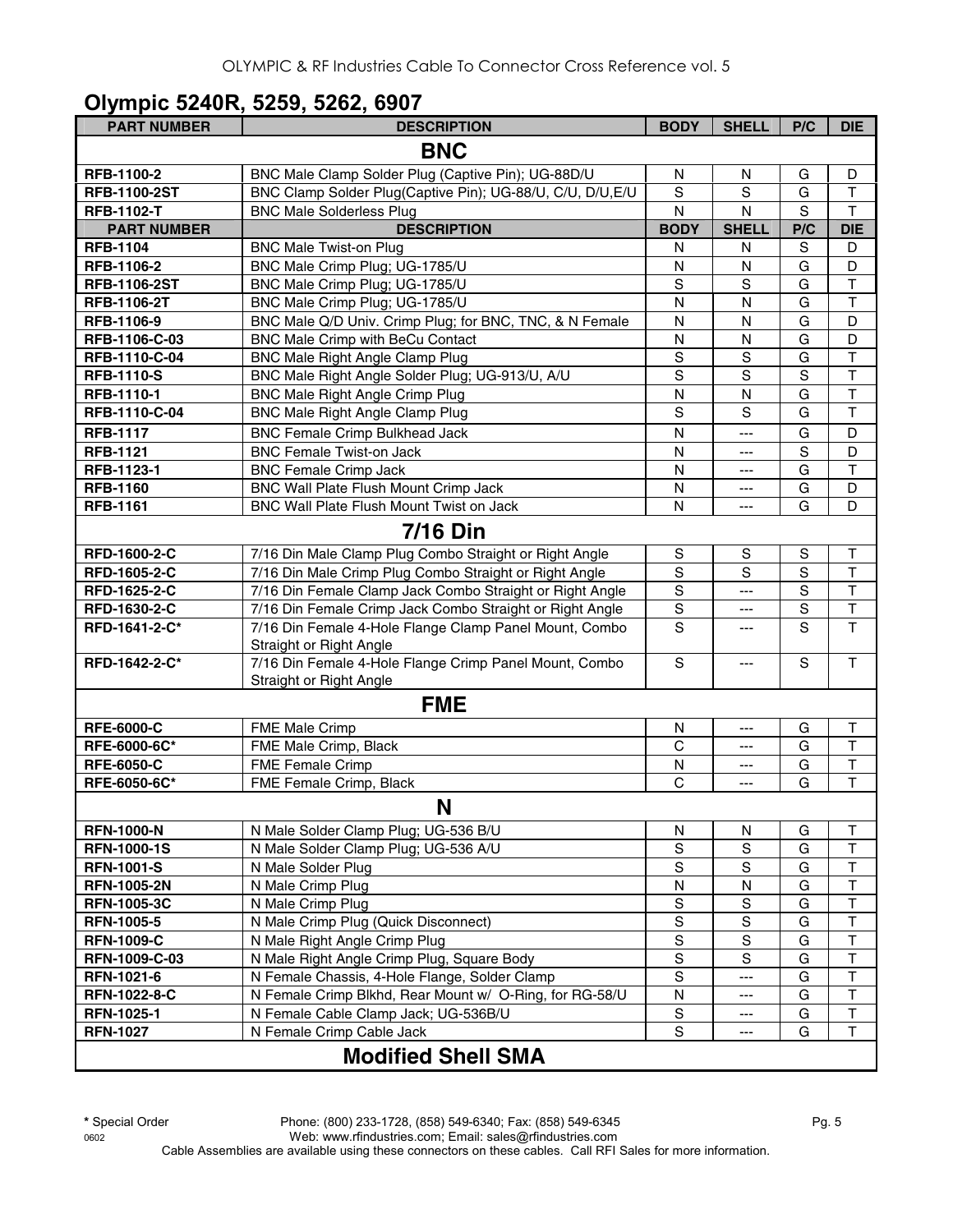| <b>RFS-2006</b>    | SMA Male Right Angle Crimp with Modified Shell                      | N           | $---$        | G           | $\mathsf{T}$ |  |  |  |
|--------------------|---------------------------------------------------------------------|-------------|--------------|-------------|--------------|--|--|--|
| <b>TNC</b>         |                                                                     |             |              |             |              |  |  |  |
| <b>RFT-1200</b>    | TNC Male Clamp Solder Plug; MS39012/26-0101                         | N           | N            | S           | $\mathsf{T}$ |  |  |  |
| RFT-1202-2         | TNC Male Crimp Plug (Captive Pin); MS39012/26-0011                  | N           | N            | G           | D            |  |  |  |
| <b>RFT-1202-2B</b> | TNC Male Crimp Plug (Black Body); MS39012/26-001                    | $\mathsf C$ | $\mathsf C$  | G           | D            |  |  |  |
| <b>RFT-1202-2T</b> | TNC Male Crimp Plug (Captive Pin); MS39012/26-0011                  | N           | N            | G           | $\mathsf T$  |  |  |  |
| RFT-1202-5         | TNC Male Crimp Plug; (Quick Disconnect)                             | N           | N            | G           | D            |  |  |  |
| <b>RFT-1204</b>    | <b>TNC Male Solderless Plug</b>                                     | N           | N            | $\mathbf S$ | D            |  |  |  |
| <b>RFT-1206</b>    | TNC Male Twist on Plug; AMP 2221983-7                               | N           | N            | S           | D            |  |  |  |
| <b>RFT-1212</b>    | TNC Female Crimp Bulkhead Jack; MS39012/23329/4-14                  | N           | $---$        | G           | D            |  |  |  |
| <b>PART NUMBER</b> | <b>DESCRIPTION</b>                                                  | <b>BODY</b> | <b>SHELL</b> | P/C         | <b>DIE</b>   |  |  |  |
| <b>RFT-1214</b>    | <b>TNC Female Twist on Cable Jack</b>                               | N           | ---          | S           | D            |  |  |  |
| RFT-1216-1         | TNC Female Crimp Cable Jack; MS39012/27-0504                        | N           | ---          | G           | D            |  |  |  |
| <b>RFT-1218</b>    | TNC Male R/A Crimp Plug; MS39012/30-0504                            | N           | N            | G           | $\mathsf{T}$ |  |  |  |
|                    | <b>UHF</b>                                                          |             |              |             |              |  |  |  |
| <b>RFU-500</b>     | UHF Solder Plug; PL-259; Use with RFU-530 Reducer                   | S           | N            | S           | Dap          |  |  |  |
| <b>RFU-501</b>     | UHF Solder Plug; PL-259; Use with RFU-530-S Reducer                 | S           | S            | S           | Τ            |  |  |  |
| <b>RFU-504</b>     | UHF Male Push on Ferrule (No Installation Tools); PL-259            | N           | N            | S           | Dap          |  |  |  |
| <b>RFU-505</b>     | <b>UHF Male Crimp Plug</b>                                          | N           | N            | S           | Dap          |  |  |  |
| <b>RFU-505-ST</b>  | <b>UHF Male Crimp Plug</b>                                          | $\mathbf S$ | $\mathbf S$  | $\mathbf S$ | $\mathsf{T}$ |  |  |  |
| <b>RFU-505-5</b>   | UHF Male Crimp Plug (Short Crimp)                                   | N           | N            | N           | D            |  |  |  |
| <b>RFU-520</b>     | UHF Female Cable Clamp Jack                                         | N           | ---          | S           | $\mathsf T$  |  |  |  |
| <b>RFU-527</b>     | <b>UHF Female Crimp</b>                                             | N           | N            | $\mathbf S$ | D            |  |  |  |
| <b>RFU-527-T</b>   | <b>UHF Female Crimp Jack</b>                                        | N           | ---          | S           | $\top$       |  |  |  |
| <b>RFU-530</b>     | Adapter/Reducer; Use with RFU-500                                   | N           | ---          | ---         | ---          |  |  |  |
| <b>RFU-530-S</b>   | Adapter/Reducer; Use with RFU-501                                   | $\mathbf S$ | ---          | ---         | ---          |  |  |  |
| <b>RFU-530-Z*</b>  | Adapter/Reducer; Use with RFU-500 & 501                             | N           |              | ---         |              |  |  |  |
|                    | <b>Mini-UHF</b>                                                     |             |              |             |              |  |  |  |
| <b>RFU-600</b>     | Mini-UHF Push-on Ferrule Plug (No Installation Tools<br>Needed)     | N           | N            | S           | T            |  |  |  |
| <b>RFU-600-1</b>   | Mini-UHF Male Crimp Plug; (AMP Drawn Metal Type)                    | N           | N            | S           | D            |  |  |  |
| <b>RFU-600-2</b>   | Mini-UHF Male Crimp Plug, Short, Black Chrome; Onaglass<br>Antennas | C           | C            | G           | D            |  |  |  |
| <b>RFU-600-5</b>   | Mini-UHF Male Crimp Plug (Quick Disconnect)                         | N           | N            | G           | D            |  |  |  |
| <b>RFU-600-6</b>   | Mini-UHF Male Crimp Plug; AMP 2266-001, Amphenol 81-<br>115         | N           | N            | S           | D            |  |  |  |
| <b>RFU-600-10C</b> | Mini-UHF Male R/A Crimp Plug                                        | N           | N            | G           | Т            |  |  |  |
| <b>RFU-601-1</b>   | Mini-UHF Female Crimp Jack                                          | N           |              | G           | D            |  |  |  |
| <b>RFU-617-C</b>   | Mini-UHF Female Crimp Rear Mount Bulkhead Jack                      | N           |              | G           | D            |  |  |  |
|                    | <b>Reverse Polarity</b>                                             |             |              |             |              |  |  |  |
| <b>RP-1005-C</b>   | N Reverse Polarity Male Crimp Plug (Female Contact)                 | N           | N            | G           | т            |  |  |  |
| <b>RP-1106-C</b>   | <b>BNC Reverse Polarity Male Crimp Plug (Female Contact)</b>        | N           | N            | G           | Τ            |  |  |  |
| <b>RP-1117-C</b>   | BNC Reverse Polarity Crimp Bulkhead Jack (Male Contact)             | N           |              | G           | T            |  |  |  |
| <b>RP-1202-C</b>   | TNC Reverse Polarity Male Crimp Plug (Female Contact)               | N           | N            | G           | T            |  |  |  |
| <b>RP-1212-C</b>   | TNC Reverse Polarity Crimp Bulkhead Jack (Male Contact)             | N           | ---          | G           | T            |  |  |  |
| <b>RP-3000-C</b>   | SMA Reverse Polarity Male Crimp Plug (Female Contact)               | N           | N            | G           | T            |  |  |  |
| RP-3000-1C         | SMA Reverse Polarity Male Crimp Plug (Female Contact)               | G           | G            | G           | T            |  |  |  |
| RP-3010-1C         | SMA Reverse Polarity R/A Crimp Plug (Female Contact)                | G           | G            | G           | $\top$       |  |  |  |
| <b>RP-3050-1C</b>  | SMA Reverse Polarity Crimp Jack (Male Contact)                      | N           | ---          | G           | T            |  |  |  |
| RP-3252-1C         | SMA Reverse Polarity Crimp Bulkhead Jack (Male Contact)             | G           | ---          | G           | $\mathsf T$  |  |  |  |
|                    | <b>SMA</b>                                                          |             |              |             |              |  |  |  |
| <b>RSA-3000-C</b>  | SMA Male Crimp Plug                                                 | N           | N            | G           | Τ            |  |  |  |

**\*** Special Order Phone: (800) 233-1728, (858) 549-6340; Fax: (858) 549-6345 Pg. 6

0602 Web: www.rfindustries.com; Email: sales@rfindustries.com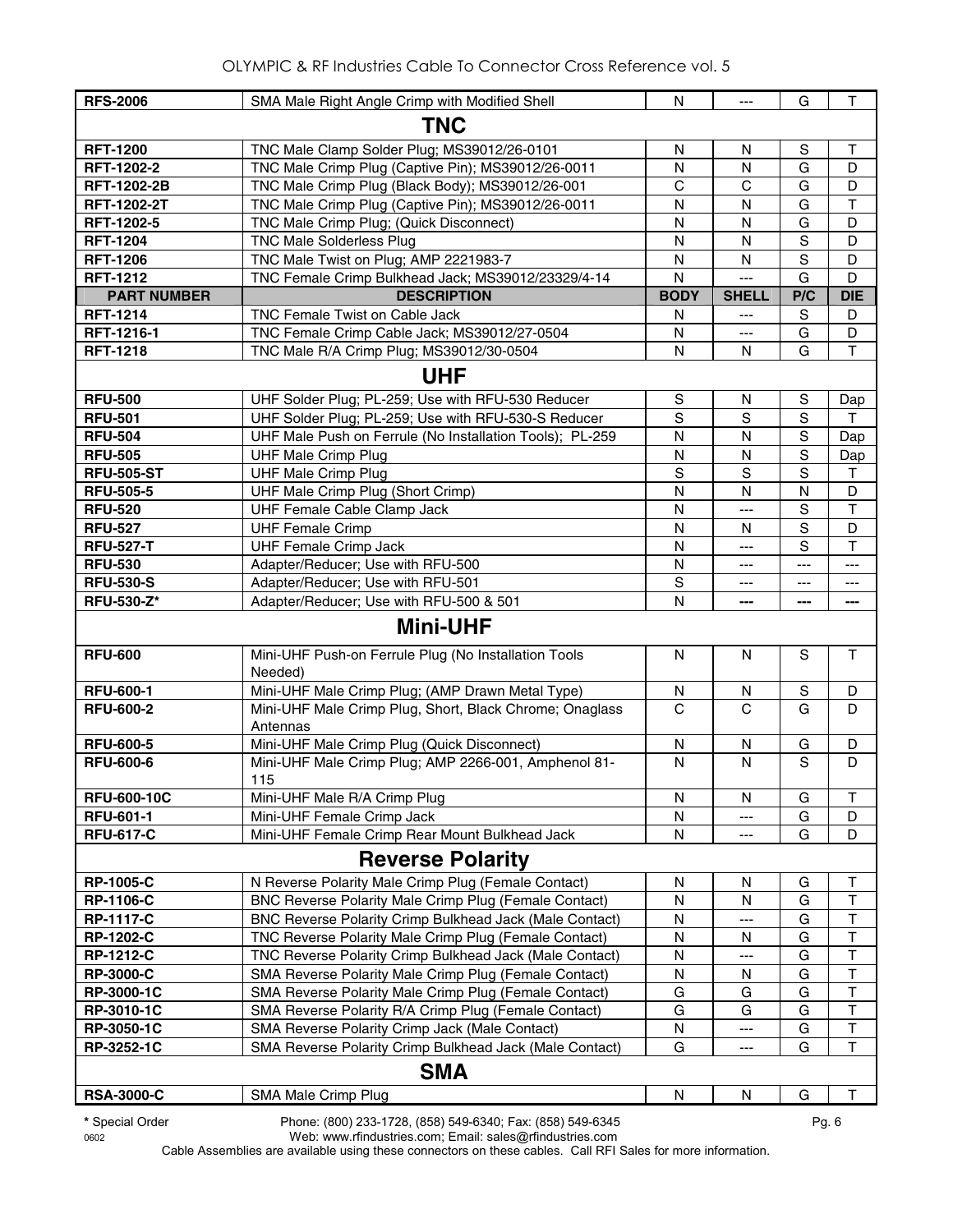OLYMPIC & RF Industries Cable To Connector Cross Reference vol. 5

| <b>RSA-3000-1C</b> | SMA Male Crimp Plug, Three Piece             | N            | G           | G   |            |
|--------------------|----------------------------------------------|--------------|-------------|-----|------------|
| <b>RSA-3010-C</b>  | SMA Male R/A Crimp Plug                      | N            | N           | G   | T          |
| <b>RSA-3050-C</b>  | <b>SMA Female Crimp</b>                      | N            | ---         | G   |            |
| <b>RSA-3060-C*</b> | SMA Female Right Angle Crimp Jack            | N            | ---         | G   | Т          |
| <b>RSA-3100-C</b>  | SMA Male Clamp Solder Plug                   | N            | N           | G   |            |
| <b>RSA-3110-C</b>  | SMA Male Right Angle Clamp Plug              | N            | N           | G   | Т          |
| <b>RSA-3220-C*</b> | SMA Male Crimp Bulkhead, 2-Hole Flange       | N            | N           | G   | Т          |
| <b>RSA-3230-C*</b> | SMA Male Crimp Bulkhead, 4-Hole Flange       | N            | N           | G   | т          |
| RSA-3252-1C*       | SMA Female Crimp Bulkhead                    | G            | ---         | G   | Т          |
| <b>RSA-3252-C</b>  | SMA Female Crimp Bulkhead                    | N            | ---         | G   |            |
| <b>RSA-3260-C</b>  | SMA Female Crimp Bulkhead, 2-Hole Flange     | N            | ---         | G   | T          |
| <b>RSA-3270-C</b>  | SMA Female Crimp Bulkhead, 4-Hole Flange     | N            | ---         | G   | т          |
| <b>PART NUMBER</b> | <b>DESCRIPTION</b>                           | <b>SHELL</b> | <b>BODY</b> | P/C | <b>DIE</b> |
|                    | <b>Reverse Thread</b>                        |              |             |     |            |
| <b>RT-1005-C</b>   | N Reverse Thread Male Crimp Plug             | N            | N           | G   |            |
| RT-1009-C-03       | N Reverse Thread Right Angle Male Crimp Plug | N            | N           | G   |            |
| <b>RT-1200-C</b>   | TNC Reverse Thread Male Clamp Plug           | N            | N           | S   | т          |
| <b>RT-1202-C</b>   | TNC Reverse Thread Male Crimp Plug           | N            | N           | G   | D          |
| RT-3000-1C         | SMA Reverse Thread Male Crimp Plug           | N            | N           | G   | т          |

### **Olympic 6273, 53242**

| <b>PART NUMBER</b>   | <b>DESCRIPTION</b>                                                                    | <b>SHELL</b>   | <b>BODY</b> | P/C            | <b>DIE</b>              |
|----------------------|---------------------------------------------------------------------------------------|----------------|-------------|----------------|-------------------------|
|                      | <b>BNC</b>                                                                            |                |             |                |                         |
| RFB-1100-2           | <b>BNC Male Clamp Plug</b>                                                            | N              | N           | G              | D                       |
| <b>RFB-1100-2ST</b>  | <b>BNC Male Clamp Plug</b>                                                            | S              | S           | G              | $\mathsf{T}$            |
| <b>RFB-1102-T</b>    | <b>BNC Male Solderless Clamp Plug</b>                                                 | N              | N           | S              | T                       |
| <b>RFB-1106-C1ST</b> | <b>BNC Male Crimp Plug</b>                                                            | S              | S           | G              | $\top$                  |
| <b>RFB-1106-2TC1</b> | <b>BNC Male Crimp Plug</b>                                                            | N              | N           | G              | $\mathsf{T}$            |
| <b>RFB-1106-C1</b>   | <b>BNC Male Crimp</b>                                                                 | N              | N           | G              | D                       |
| RFB-1110-C-04        | <b>BNC Male Right Angle Clamp Plug</b>                                                | S              | S           | G              | $\overline{\mathsf{T}}$ |
| RFB-1110-C1          | BNC Male Right Angle Crimp Plug, RG-55                                                | N              | N           | G              | $\overline{\mathsf{T}}$ |
| <b>RFB-1117-C1</b>   | <b>BNC Female Crimp Rear Mount Bulkhead Jack</b>                                      | N              | ---         | G              | D                       |
| RFB-1123-C1          | <b>BNC Female Crimp</b>                                                               | N              | $---$       | G              | $\overline{\mathsf{T}}$ |
|                      | <b>7/16 Din</b>                                                                       |                |             |                |                         |
| RFD-1600-2-C1        | 7/16 Din Male Clamp Plug Combo Straight or Right Angle                                | $\mathbb S$    | $\mathbf S$ | $\mathbb S$    | T                       |
| RFD-1605-2-C1        | 7/16 Din Male Crimp Plug Combo Straight or Right Angle                                | S              | S           | $\overline{s}$ | $\top$                  |
| RFD-1611-2-C1*       | 7/16 Din Male Crimp Rear Mount Bulkhead Plug                                          | $\mathbf S$    | S           | S              | $\overline{\mathsf{T}}$ |
| RFD-1625-2-C1        | 7/16 Din Female Clamp Jack Combo Straight or Right Angle                              | $\mathbf S$    | ---         | S              | $\mathsf{T}$            |
| RFD-1630-2-C1        | 7/16 Din Female Crimp Jack Combo Straight or Right Angle                              | $\overline{s}$ | ---         | $\overline{s}$ | $\overline{\mathsf{T}}$ |
| RFD-1641-2-C1*       | 7/16 Din Female 4-Hole Flange Panel Mount Clamp Jack Combo<br>Straight or Right Angle | S              | ---         | S              | T.                      |
| RFD-1642-2-C1*       | 7/16 Din Female 4-Hole Flange Panel Mount Crimp Jack Combo<br>Straight or Right Angle | S              | ---         | $\mathbf S$    | T                       |
|                      | N                                                                                     |                |             |                |                         |
| <b>RFN-1000-N</b>    | N Male Clamp Plug                                                                     | N              | N           | G              | $\top$                  |
| <b>RFN-1000-1S</b>   | N Male Clamp Plug                                                                     | $\mathbf S$    | S           | G              | $\overline{\mathsf{T}}$ |
| <b>RFN-1001-S</b>    | N Male Solder Plug                                                                    | $\mathbf S$    | S           | G              | $\mathsf T$             |
| <b>RFN-1005-C1</b>   | N Male Crimp Plug                                                                     | S              | N           | G              | $\overline{\mathsf{T}}$ |
| <b>RFN-1005-3C1</b>  | N Male Crimp Plug                                                                     | S              | S           | G              | $\overline{1}$          |
| <b>RFN-1005-5C1</b>  | N Male Quick Disconnect Crimp Plug                                                    | $\mathbf S$    | S           | G              | $\top$                  |
| <b>RFN-1009-C1</b>   | N Male R/A Crimp Plug                                                                 | $\mathbf S$    | S           | G              | $\top$                  |
| RFN-1021-6           | N Female 4-Hole Flange Panel Mount Clamp Jack                                         | S              | ---         | G              | T                       |

**\*** Special Order Phone: (800) 233-1728, (858) 549-6340; Fax: (858) 549-6345 Pg. 7

0602 Web: www.rfindustries.com; Email: sales@rfindustries.com Cable Assemblies are available using these connectors on these cables. Call RFI Sales for more information.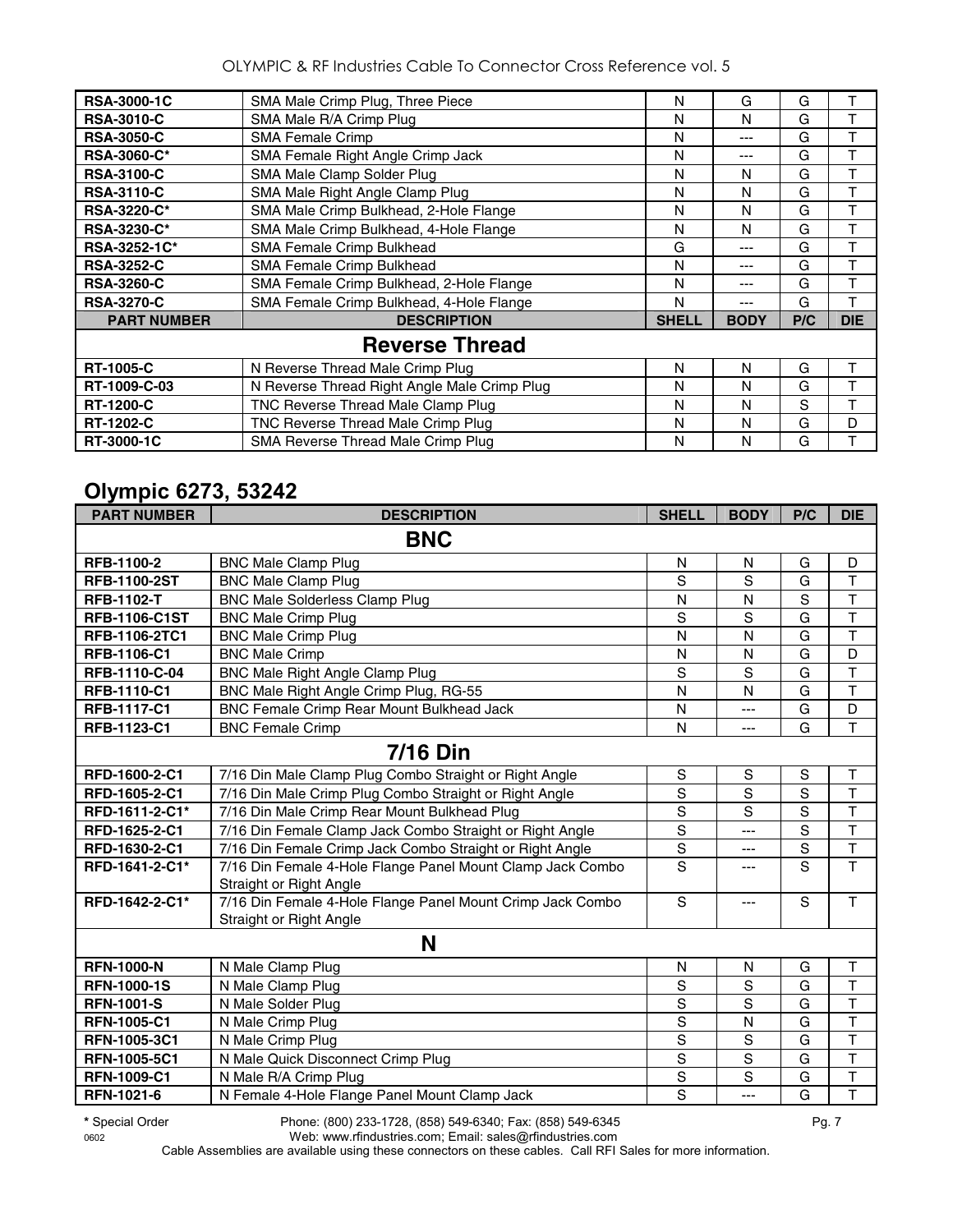| RFN-1022-8-C1      | N Female Crimp, Rear Mount Bulkhead, RG-142/U                       | N              | ---            | G           | Τ                       |  |  |  |  |
|--------------------|---------------------------------------------------------------------|----------------|----------------|-------------|-------------------------|--|--|--|--|
| RFN-1025-1         | N Female Clamp Jack                                                 | $\mathbf S$    | ---            | G           | T                       |  |  |  |  |
| <b>RFN-1027-C1</b> | N Female Crimp Jack                                                 | $\overline{s}$ | $\overline{a}$ | G           | $\overline{\mathsf{T}}$ |  |  |  |  |
| <b>TNC</b>         |                                                                     |                |                |             |                         |  |  |  |  |
| <b>RFT-1200</b>    | TNC Male Clamp Plug                                                 | $\mathsf{N}$   | N              | G           | Τ                       |  |  |  |  |
| <b>RFT-1202-C1</b> | <b>TNC Male Crimp Plug</b>                                          | N              | N              | G           | D                       |  |  |  |  |
| RFT-1202-2TC1      | TNC Male Crimp, RG-142/U                                            | N              | N              | G           | T                       |  |  |  |  |
| RFT-1212-C1        | TNC Female Crimp Bulkhead Jack, Rear Mount with D-Flat & O-<br>Ring | N              |                | G           | D                       |  |  |  |  |
| RFT-1216-C1        | TNC Female Crimp Jack                                               | $\mathsf{N}$   | $\overline{a}$ | G           | D                       |  |  |  |  |
| RFT-1218-C1        | TNC Male R/A Crimp Plug                                             | N              | N              | G           | $\mathsf{T}$            |  |  |  |  |
|                    | <b>UHF</b>                                                          |                |                |             |                         |  |  |  |  |
| <b>RFU-500</b>     | UHF Solder Plug, PL-259                                             | $\mathbf S$    | N              | S           | Dap                     |  |  |  |  |
| <b>PART NUMBER</b> | <b>DESCRIPTION</b>                                                  | <b>SHELL</b>   | <b>BODY</b>    | P/C         | <b>DIE</b>              |  |  |  |  |
| <b>RFU-501</b>     | UHF Solder Plug, PL-259                                             | S              | S              | S           | T                       |  |  |  |  |
| <b>RFU-505-C1</b>  | <b>UHF Male Crimp</b>                                               | N              | N              | $\mathbf S$ | Dap                     |  |  |  |  |
| <b>RFU-520</b>     | <b>UHF Female Clamp Jack</b>                                        | N              | $---$          | S           | Τ                       |  |  |  |  |
| <b>RFU-530</b>     | Reducer/Adapter, Use with RFU-500 & 501; UG-175/U                   | ---            | N              | $---$       | ---                     |  |  |  |  |
| <b>RFU-530-S</b>   | Reducer/Adapter, Use with RFU-500 & 501; UG-175/U                   | ---            | S              | ---         | $---$                   |  |  |  |  |
| <b>RFU-530-Z*</b>  | Reducer/Adapter, Use with RFU-500 & 501; UG-175/U                   | ---            | N              | ---         | ---                     |  |  |  |  |
|                    | <b>Mini-UHF</b>                                                     |                |                |             |                         |  |  |  |  |
| RFU-600-1C1        | Mini-UHF Male Crimp Plug                                            | N              | N              | G           | D                       |  |  |  |  |
| <b>RFU-600-6C1</b> | Mini-UHF Male Crimp Plug                                            | N              | $\mathsf{N}$   | $\mathbf S$ | D                       |  |  |  |  |
| RFU-600-10C1       | Mini-UHF Male R/A Crimp Plug                                        | N              | N              | G           | $\mathsf T$             |  |  |  |  |
| <b>RFU-601-C1</b>  | Mini-UHF Female Crimp Jack, Die-cast Zinc                           | N              | ---            | S           | D                       |  |  |  |  |
|                    | <b>Reverse Polarity</b>                                             |                |                |             |                         |  |  |  |  |
| RP-1005-C1         | N Reverse Polarity Crimp Plug (Female Contact)                      | N              | N              | G           | Τ                       |  |  |  |  |
| RP-1202-C1         | TNC Reverse Polarity Crimp Plug (Female Contact)                    | $\mathsf{N}$   | $\mathsf{N}$   | G           | $\mathsf T$             |  |  |  |  |
| RP-1212-C1         | TNC Reverse Polarity Rear Mount B/H Crimp Jack (Male Contact)       | N              | ---            | G           | T                       |  |  |  |  |
| RP-3000-C1         | SMA Reverse Polarity Crimp Plug (Female Contact)                    | N              | N              | G           | T                       |  |  |  |  |
| RP-3000-1C1        | SMA Reverse Polarity Crimp Plug (Female Contact)                    | G              | G              | G           | $\top$                  |  |  |  |  |
| RP-3010-1C1        | SMA Reverse Polarity Right Angle Crimp Plug (Female Contact)        | G              | G              | G           | $\top$                  |  |  |  |  |
| RP-3050-1C1        | SMA Reverse Polarity Female Crimp Jack (Male Contact)               | G              | $---$          | G           | $\top$                  |  |  |  |  |
| RP-3252-1C1        | SMA Reverse Polarity Bulkhead Crimp Jack (Male Contact)             | G              | $\overline{a}$ | G           | $\mathsf T$             |  |  |  |  |
|                    | <b>SMA</b>                                                          |                |                |             |                         |  |  |  |  |
| <b>RSA-3000-C1</b> | SMA Male Crimp Plug                                                 | N              | N              | G           | Т                       |  |  |  |  |
| RSA-3010-1C1       | SMA Male Right Angle Crimp                                          | G              | G              | G           | $\sf T$                 |  |  |  |  |
| <b>RSA-3010-C1</b> | SMA Male Right Angle Crimp                                          | N              | N              | G           | $\sf T$                 |  |  |  |  |
| <b>RSA-3050-C1</b> | SMA Female Crimp Jack                                               | N              | $---$          | G           | $\mathsf T$             |  |  |  |  |
| <b>RSA-3100-C</b>  | SMA Male Clamp Plug                                                 | N              | N              | G           | $\top$                  |  |  |  |  |
| <b>RSA-3110-C</b>  | SMA Male Right Angle Clamp Plug                                     | N              | N              | G           | $\sf T$                 |  |  |  |  |
| RSA-3252-1C1       | SMA Female Crimp Rear Mount Bulkhead Jack                           | G              | ---            | G           | $\sf T$                 |  |  |  |  |
| <b>RSA-3252-C1</b> | SMA Female Crimp Rear Mount Bulkhead Jack                           | N              | ---            | G           | $\mathsf T$             |  |  |  |  |
|                    | <b>Reverse Thread</b>                                               |                |                |             |                         |  |  |  |  |
| RT-1005-C1         | N Reverse Thread Male Crimp Plug                                    | N              | N              | G           | Т                       |  |  |  |  |
| RT-1009-C1-03      | N Reverse Thread Male Right Angle Crimp Plug                        | N              | N              | G           | Τ                       |  |  |  |  |
| <b>RT-1200-C</b>   | TNC Reverse Thread Male Crimp Plug                                  | N              | N              | G           | $\mathsf T$             |  |  |  |  |
| RT-1202-C1         | TNC Reverse Thread Male Crimp Plug                                  | N              | N              | G           | $\top$                  |  |  |  |  |
| RT-3000-1C1        | SMA Reverse Thread Male Crimp Plug                                  | G              | G              | G           | $\top$                  |  |  |  |  |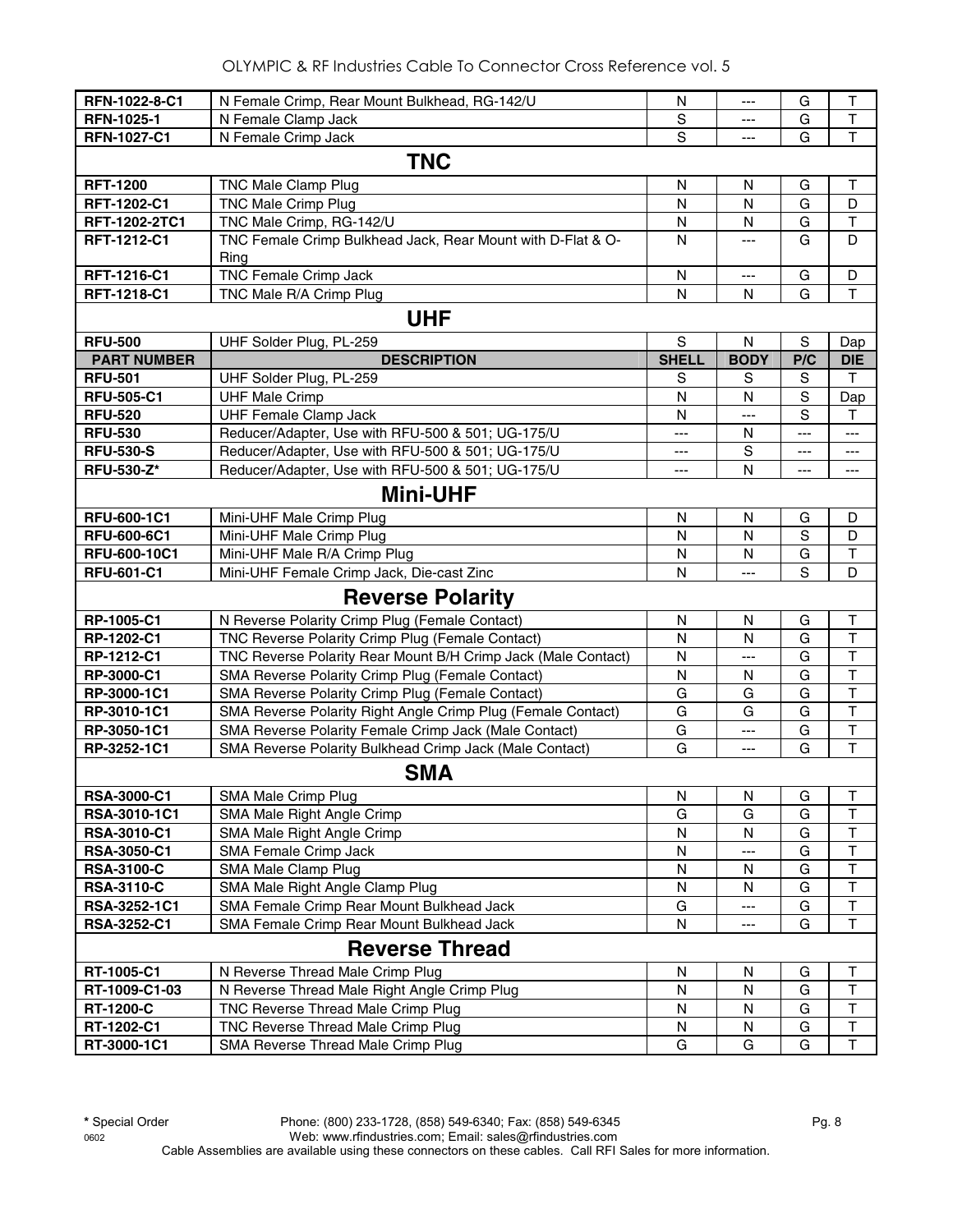#### **Olympic 5263, 6244R, 6244TF, 6265R, 6269R, 6269TF, 6555R, 6555T**

|                     | Olympic 5263, 6244R, 6244TF, 6265R, 6269R, 6269TF, 6555R, 6555T |              |                |               |                         |
|---------------------|-----------------------------------------------------------------|--------------|----------------|---------------|-------------------------|
| <b>PART NUMBER</b>  | <b>DESCRIPTION</b>                                              | <b>BODY</b>  | <b>SHELL</b>   | P/C           | <b>DIE</b>              |
|                     | <b>BNC</b>                                                      |              |                |               |                         |
| <b>RFB-1701-D</b>   | <b>BNC Male Clamp Plug</b>                                      | N            | N              | G             | Τ                       |
| <b>RFB-1705</b>     | <b>BNC Male Twist-on Plug</b>                                   | N            | N              | S             | D                       |
| <b>RFB-1706-9</b>   | <b>BNC Male Crimp Plug (Quick Disconnect)</b>                   | N            | N              | G             | D                       |
| <b>RFB-1707-D</b>   | <b>BNC Male Crimp Plug</b>                                      | N            | N              | G             | T                       |
| <b>RFB-1707-2</b>   | BNC Male Crimp Plug; UG-1789/U                                  | N            | N              | G             | D                       |
| RFB-1709-D*         | BNC Male Right Angle Clamp Plug                                 | N            | N              | G             | $\top$                  |
| <b>RFB-1710-D</b>   | <b>BNC Male Right Angle Crimp Plug</b>                          | $\mathsf{N}$ | N              | G             | $\overline{\mathsf{T}}$ |
| RFB-1710-D-05*      | BNC Male Right Angle Twist On Plug                              | N            | N              | G             | $\overline{\mathsf{T}}$ |
| <b>RFB-1717</b>     | BNC Female Crimp Rear Mount Bulkhead Jack                       | $\mathsf{N}$ | ---            | G             | D                       |
| <b>RFB-1717-D</b>   | BNC Female Crimp Rear Mount Bulkhead Jack                       | N            | ---            | G             | T                       |
| <b>RFB-1720</b>     | BNC Female Solder Clamp Socket; UG-261/U                        | N            | ---            | S             | $\top$                  |
| RFB-1720-D*         | <b>BNC Female Clamp Jack</b>                                    | N            | $---$          | G             | $\mathsf{T}$            |
|                     |                                                                 |              |                |               |                         |
| <b>PART NUMBER</b>  | <b>DESCRIPTION</b>                                              | <b>SHELL</b> | <b>BODY</b>    | P/C           | <b>DIE</b>              |
| <b>RFB-1722</b>     | <b>BNC Female Twist-on Socket Jack</b>                          | N            | ---            | S             | D                       |
| <b>RFB-1724</b>     | <b>BNC Female Crimp Jack</b>                                    | N            | ---            | G             | D                       |
| <b>RFB-1724-D</b>   | <b>BNC Female Crimp Jack</b>                                    | N            | ---            | G             | T                       |
| <b>RFB-1760</b>     | BNC Wall Plate Flush Mount Crimp Jack                           | N            | ---            | G             | D                       |
| <b>RFB-1761</b>     | BNC Wall Plate Flush Mount Twist-on Jack                        | N            | ---            | G             | D                       |
|                     | <b>Mini Bayonet</b>                                             |              |                |               |                         |
| <b>RFM-2000</b>     | Mini-Bayonet Female Crimp Cable Jack; Kings KM-59-23            | N            | $---$          | G             | $\sf T$                 |
|                     | N                                                               |              |                |               |                         |
| <b>RFN-1001-S</b>   | N Male Solder Plug                                              | S            | $\mathsf S$    | G             | $\sf T$                 |
| <b>RFN-1904-1N</b>  | N Male Clamp Solder Plug; UG-603/U, A/U                         | N            | N              | G             | $\top$                  |
| <b>RFN-1904-1S</b>  | N Male Clamp Solder Plug; UG-603/U, A/U                         | $\mathbf S$  | ${\mathbb S}$  | G             | $\mathsf T$             |
| <b>RFN-1907-2S</b>  | N Male Crimp Plug                                               | S            | S              | G             | T                       |
|                     | <b>TNC</b>                                                      |              |                |               |                         |
| RFT-1801*           | TNC Male Clamp Solder Plug                                      | N            | N              | S             | $\sf T$                 |
| RFT-1803-1          | TNC Male Crimp Plug (Captive Pin); MS39012/26-0012              | N            | N              | G             | D                       |
| <b>RFT-1805</b>     | TNC Male Solderless Plug; Amphenol 31-5061                      | N            | N              | S             | D                       |
| <b>RFT-1807</b>     | TNC Male Twist on Plug; AMP 221983-1                            | N            | N              | S             | D                       |
| <b>RFT-1813</b>     | TNC Female Crimp Bulkhead; MS39012/28-0012                      | N            | $\overline{a}$ | G             | D                       |
| <b>RFT-1815</b>     | TNC Female Twist on Cable Jack                                  | N            | $---$          | S             | D                       |
|                     | <b>UHF</b>                                                      |              |                |               |                         |
| <b>RFU-500</b>      | UHF Solder Plug; PL-259; Use with RFU-531 Reducer               | S            | ${\sf N}$      | $\mathbb S$   | Dap                     |
| <b>RFU-501</b>      | UHF Solder Plug; PL-259; Use with RFU-531-S Reducer             | S            | S              | S             | T                       |
| <b>RFU-506</b>      | <b>UHF Male Crimp Plug</b>                                      | N            | N              | S             | Dap                     |
| <b>RFU-520-D-03</b> | <b>UHF Female Clamp Jack</b>                                    | N            | ---            | G             | Т                       |
| <b>RFU-531</b>      | Adapter/Reducer; Use with RFU-500                               | N            | N              | ---           | ---                     |
| <b>RFU-531-S</b>    | Adapter/Reducer; Use with RFU-501                               | ---          | S              | ---           | ---                     |
| RFU-531-Z*          | Adapter/Reducer; Use with RFU-501                               | ---          | S              | ---           | ---                     |
|                     | <b>Mini-UHF</b>                                                 |              |                |               |                         |
| <b>RFU-601-5</b>    | Mini-UHF Female Crimp Jack                                      | N            | ---            | ${\mathsf S}$ | Τ                       |
|                     | <b>MHV</b>                                                      |              |                |               |                         |
| <b>RHV-100-D</b>    | Medium High Voltage Male Clamp Plug                             | ${\sf N}$    | ${\sf N}$      | G             | Τ                       |

0602 Web: www.rfindustries.com; Email: sales@rfindustries.com Cable Assemblies are available using these connectors on these cables. Call RFI Sales for more information.

**RHV-106-D** Medium High Voltage Male Crimp Plug<br> **RHV-124-D** Medium High Voltage Female Clamp Jack N N --- G T

**Medium High Voltage Female Clamp Jack N N --- G T**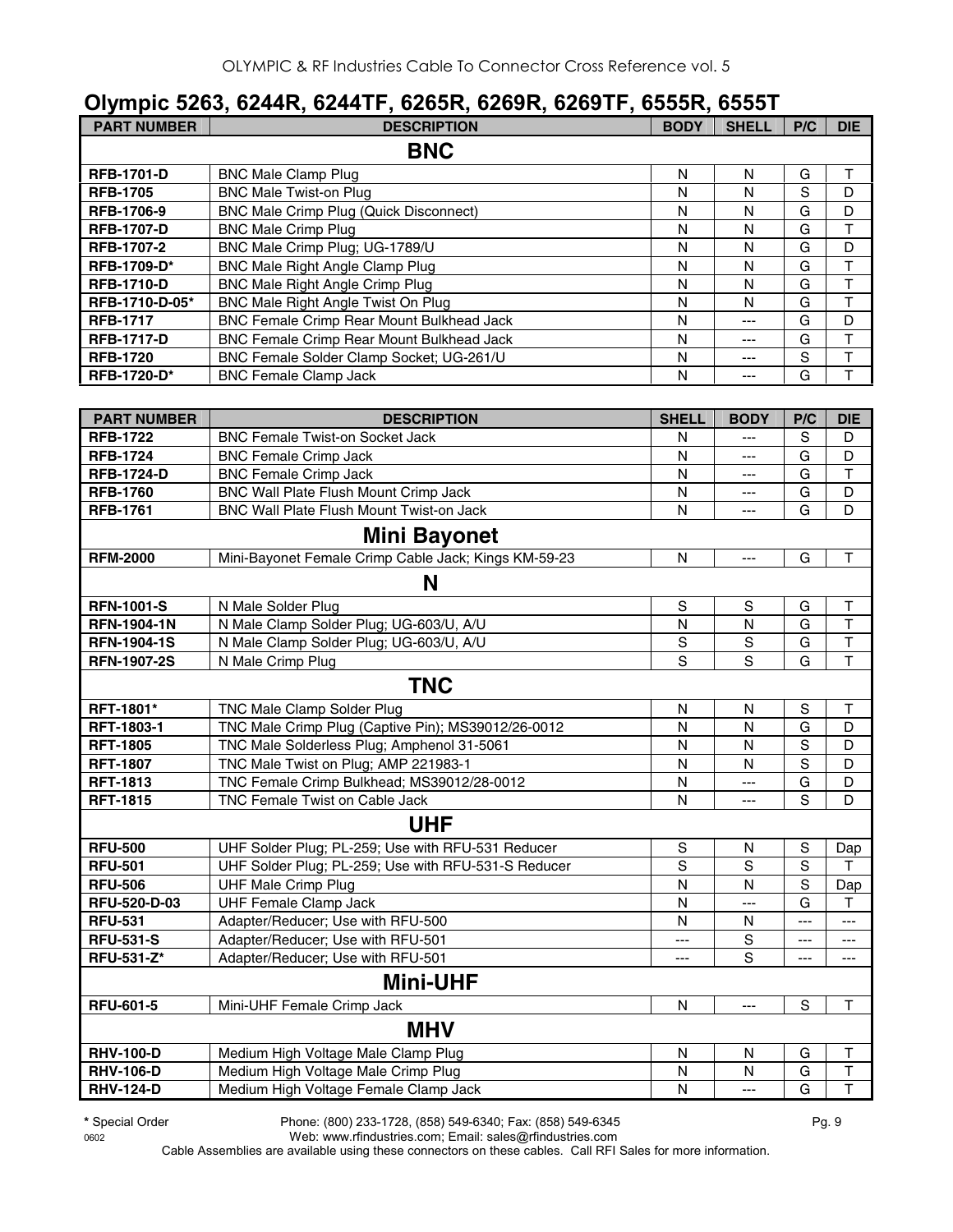#### **Olympic 6242, 6291R, 6293**

| <b>PART NUMBER</b>  | <b>DESCRIPTION</b>                        | <b>BODY</b> | <b>SHELL</b> | P/C         | <b>DIE</b> |
|---------------------|-------------------------------------------|-------------|--------------|-------------|------------|
|                     | <b>BNC</b>                                |             |              |             |            |
| <b>RFB-1707-D1</b>  | <b>BNC Male Crimp Plug</b>                | N           | N            | $\sim$<br>G |            |
| <b>RFB-1717-D1*</b> | BNC Female Crimp Rear Mount Bulkhead Jack | N           | $---$        | ⌒<br>G      |            |

#### **Olympic 6244TF**

| <b>PART NUMBER</b>  | <b>DESCRIPTION</b>                        | <b>BODY</b> | <b>SHELI</b> | P/C | <b>DIE</b> |
|---------------------|-------------------------------------------|-------------|--------------|-----|------------|
|                     | <b>BNC</b>                                |             |              |     |            |
| <b>RFB-1707-D3*</b> | <b>BNC Male Crimp Plug</b>                | Ν           | N            |     |            |
| <b>RFB-1717-D3*</b> | BNC Female Crimp Rear Mount Bulkhead Jack | Ν           | $---$        |     |            |

#### **Olympic 5237, 5254, 5267, 6880**

| <b>PART NUMBER</b>  | <b>DESCRIPTION</b>                                                                 | <b>BODY</b>    | <b>SHELL</b>   | P/C            | <b>DIE</b>              |  |  |  |  |  |
|---------------------|------------------------------------------------------------------------------------|----------------|----------------|----------------|-------------------------|--|--|--|--|--|
|                     | <b>BNC</b>                                                                         |                |                |                |                         |  |  |  |  |  |
| <b>RFB-1101-1EN</b> | BNC Male Clamp Solder Plug; UG-959A/U                                              | $\mathsf{N}$   | $\mathsf{N}$   | G              | D                       |  |  |  |  |  |
| <b>7/16 Din</b>     |                                                                                    |                |                |                |                         |  |  |  |  |  |
| RFD-1600-2-E        | Male Clamp Combination Connector Straight or Right Angle                           | S              | S              | S              | Т                       |  |  |  |  |  |
| RFD-1605-2-E        | Male Crimp Combination Connector Straight or Right Angle                           | S              | S              | S              | T                       |  |  |  |  |  |
| RFD-1625-2-E        | Female Clamp Combination Connector Straight or Right Angle                         | S              | $---$          | S              | $\overline{\mathsf{T}}$ |  |  |  |  |  |
| RFD-1630-2-E        | Female Crimp Combination Connector Straight or Right Angle                         | $\mathsf S$    | ---            | $\rm S$        | $\top$                  |  |  |  |  |  |
| RFD-1641-2-E*       | Female 4 Hole Flange Clamp Combination Connector Straight or<br><b>Right Angle</b> | S              | $\overline{a}$ | S              | $\overline{\mathsf{T}}$ |  |  |  |  |  |
| RFD-1642-2-E*       | Female 4 Hole Flange Crimp Combination Connector Straight or<br><b>Right Angle</b> | S              | ---            | S              | T                       |  |  |  |  |  |
|                     | N                                                                                  |                |                |                |                         |  |  |  |  |  |
| <b>RFN-1001-S</b>   | N Male Solder Plug                                                                 | S              | S              | G              | T                       |  |  |  |  |  |
| <b>RFN-1002-1N</b>  | N Male Solder Clamp Plug                                                           | $\mathsf{N}$   | N              | G              | $\mathsf T$             |  |  |  |  |  |
| <b>RFN-1002-1S</b>  | N Male Solder Clamp Plug                                                           | S              | S              | G              | $\overline{\mathsf{T}}$ |  |  |  |  |  |
| <b>RFN-1006-3E</b>  | N Male Crimp Plug; UG-1681/U                                                       | $\overline{s}$ | S              | G              | $\overline{\mathsf{T}}$ |  |  |  |  |  |
| <b>RFN-1008-3E</b>  | N Male Right Angle Clamp Plug                                                      | $\overline{s}$ | $\overline{s}$ | $\overline{G}$ | $\overline{\mathsf{T}}$ |  |  |  |  |  |
| RFN-1009-3E         | N Male Right Angle Crimp Plug                                                      | $\overline{s}$ | S              | $\overline{G}$ | $\overline{\mathsf{T}}$ |  |  |  |  |  |
| RFN-1021-7*         | N Female 4-Hole Flange Panel Mount Clamp                                           | $\overline{s}$ | $---$          | $\overline{G}$ | $\overline{\mathsf{T}}$ |  |  |  |  |  |
| RFN-1024-1          | N Female Cable Clamp Jack; UG-23D/U, F/U                                           | $\overline{s}$ | ---            | G              | $\overline{\mathsf{T}}$ |  |  |  |  |  |
| <b>RFN-1028</b>     | N Female Crimp Jack                                                                | S              | ---            | G              | $\overline{\mathsf{T}}$ |  |  |  |  |  |
|                     | <b>TNC</b>                                                                         |                |                |                |                         |  |  |  |  |  |
| RFT-1218-E*         | TNC Male Right Angle Crimp Plug                                                    | N              | ${\sf N}$      | G              | T                       |  |  |  |  |  |
| <b>RFT-1219-E</b>   | TNC Male Right Angle Clamp Plug                                                    | $\mathsf{N}$   | N              | G              | T                       |  |  |  |  |  |
|                     | <b>UHF</b>                                                                         |                |                |                |                         |  |  |  |  |  |
| <b>RFU-500</b>      | UHF Solder Plug; PL-259                                                            | S              | N              | S              | Dap                     |  |  |  |  |  |
| <b>RFU-501</b>      | UHF Solder Plug; PL-259                                                            | S              | $\mathbf S$    | S              | Τ                       |  |  |  |  |  |
| <b>RFU-503</b>      | UHF Male, Waterproof Plug (w/ Silicon Rubber O-Rings / Seals);<br>PL-259           | N              | $\mathsf{N}$   | S              | T                       |  |  |  |  |  |
| <b>RFU-507</b>      | <b>UHF Male Crimp Plug</b>                                                         | N              | N              | $\mathbf S$    | Dap                     |  |  |  |  |  |
| <b>RFU-507-S</b>    | <b>UHF Male Crimp Plug</b>                                                         | S              | S              | S              | Dap                     |  |  |  |  |  |
| <b>RFU-507-ST</b>   | <b>UHF Male Crimp Plug</b>                                                         | $\mathsf S$    | S              | S              | $\sf T$                 |  |  |  |  |  |
| <b>RFU-520-1E</b>   | UHF Female Cable Clamp Jack                                                        | N              | ---            | $\overline{s}$ | $\overline{\mathsf{T}}$ |  |  |  |  |  |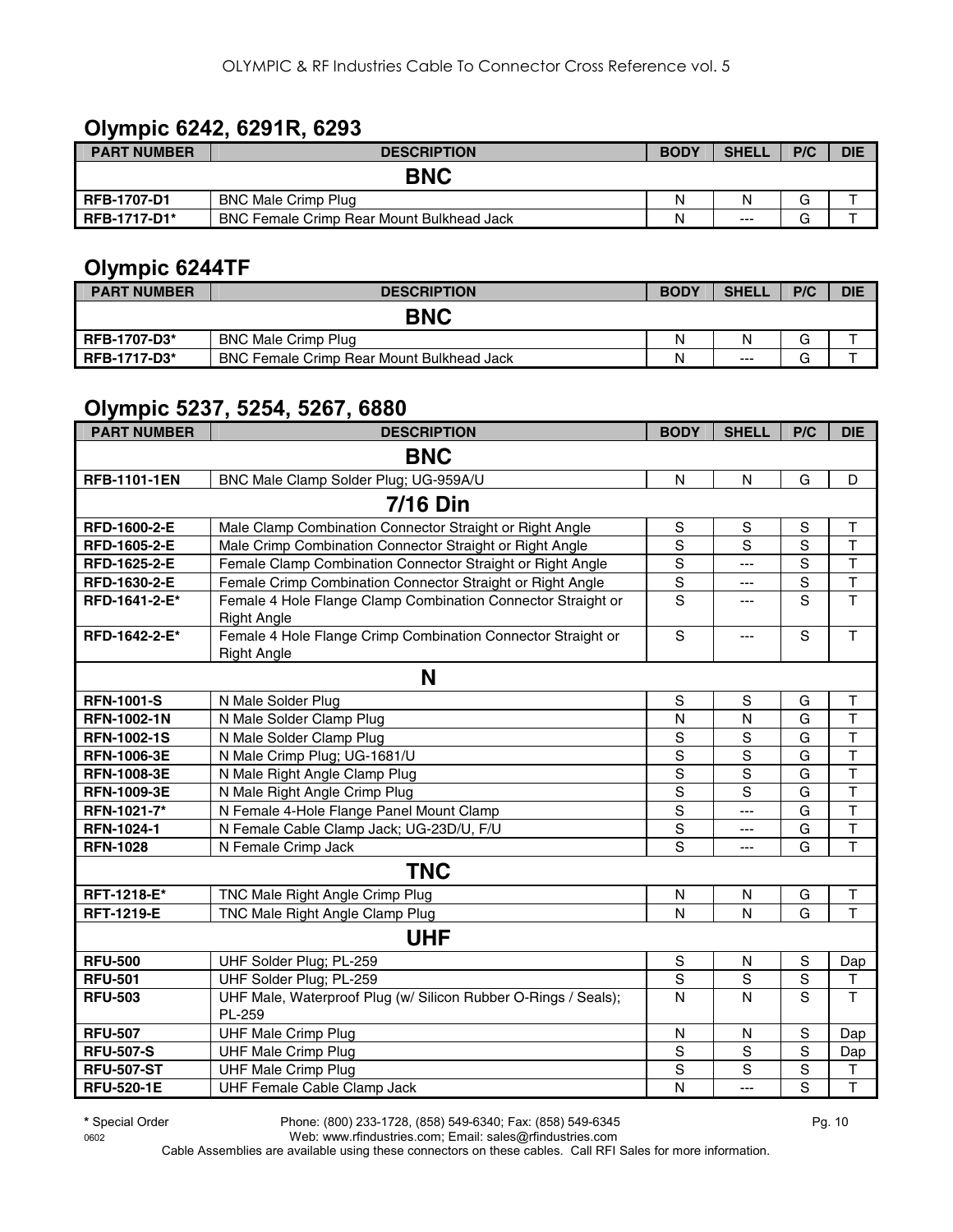|                      | <b>MHV</b>                                         |   |   |  |
|----------------------|----------------------------------------------------|---|---|--|
| $100-F$<br><b>DU</b> | Plug<br>Clamp<br>Male<br>Medium<br>Voltage<br>Hıar | N | M |  |

### **Olympic 5264, 5268**

| <b>PART NUMBER</b> | <b>DESCRIPTION</b>                                        | <b>BODY</b> | <b>SHELL</b> | P/C | <b>DIE</b> |
|--------------------|-----------------------------------------------------------|-------------|--------------|-----|------------|
|                    | N                                                         |             |              |     |            |
| <b>RFN-1001-S</b>  | N Male Solder Plug                                        | S           | S            | G   |            |
| <b>RFN-1006-3F</b> | N Male Crimp Plug; UG-1682/U                              | S           | S            | G   |            |
| <b>RFN-1009-3F</b> | N Male R/A Crimp Plug                                     | S           | S            | G   |            |
|                    | UHF                                                       |             |              |     |            |
| <b>RFU-500</b>     | UHF Solder Plug; PL-259                                   | S           | N            | S   | Dap        |
| <b>RFU-501</b>     | UHF Solder Plug; PL-259                                   | S           | S            | S   |            |
| <b>RFU-503</b>     | UHF Male, Waterproof Plug (w/ SI O-Rings / Seals); PL-259 | N           | N            | S   |            |
| <b>RFU-507-STF</b> | <b>UHF Male Crimp Plug</b>                                | S           | S            | S   |            |
| <b>RFU-520-1E</b>  | UHF Female Cable Clamp Jack                               | N           | ---          | S   |            |

#### **Olympic 6174**

| <b>PART NUMBER</b> | <b>DESCRIPTION</b>                        | <b>BODY</b> | <b>SHELL</b> | P/C | <b>DIE</b> |
|--------------------|-------------------------------------------|-------------|--------------|-----|------------|
|                    | <b>BNC</b>                                |             |              |     |            |
| <b>RFB-1701-G</b>  | <b>BNC Male Clamp Plug</b>                | N           | N            | S   |            |
| <b>RFB-1707-G</b>  | <b>BNC Male Crimp Plug</b>                | N           | N            | G   |            |
| <b>RFB-1708</b>    | <b>BNC Male Crimp Plug</b>                | N           | N            | G   | D          |
| <b>RFB-1708-1T</b> | BNC Male Crimp Plug (Dbl. Shield)         | S           | N            | G   |            |
| <b>RFB-1710-G</b>  | BNC Male Right Angle Crimp Plug           | N           | N            | G   |            |
| <b>RFB-1717-G</b>  | BNC Female Crimp Rear Mount Bulkhead Jack | N           | ---          | G   |            |
| <b>RFB-1724-G</b>  | <b>BNC Female Crimp Jack</b>              | N           | ---          | G   |            |
|                    | N                                         |             |              |     |            |
| <b>RFN-1907-1G</b> | N Male Crimp Plug                         | S           | S            | G   |            |

#### **Olympic 53269**

| <b>PART NUMBER</b> | <b>DESCRIPTION</b>                               | <b>BODY</b> | <b>SHELL</b> | P/C | <b>DIE</b> |
|--------------------|--------------------------------------------------|-------------|--------------|-----|------------|
|                    | <b>BNC</b>                                       |             |              |     |            |
| <b>RFB-1707-J</b>  | <b>BNC Male Crimp Plug</b>                       | N           |              | G   |            |
| <b>RFB-1710-J</b>  | <b>BNC Male Right Angle Crimp Plug</b>           | Ν           |              | G   |            |
| <b>RFB-1717-J</b>  | <b>BNC Female Crimp Rear Mount Bulkhead Jack</b> | N           | $---$        | G   |            |
| <b>RFB-1724-J</b>  | <b>BNC Female Crimp Jack</b>                     | N           | $---$        | G   |            |

## **Olympic 6907T**

| <b>PART NUMBER</b> | <b>DESCRIPTION</b>                           | <b>BODY</b> | <b>SHELL</b> | P/C | <b>DIE</b> |
|--------------------|----------------------------------------------|-------------|--------------|-----|------------|
|                    | <b>BNC</b>                                   |             |              |     |            |
| RFB-1107-7         | BNC Male Crimp Plug; for Motorola White PTFE | N           | N            | G   |            |
|                    | N                                            |             |              |     |            |
| <b>RFN-1005-7</b>  | N Male Crimp Plug; for Motorola White PTFE   | S           | S            | G   |            |
|                    | <b>TNC</b>                                   |             |              |     |            |
| RFT-1202-7         | TNC Male Crimp Plug; for Motorola White PTFE | N           | N            | G   | D          |
| RFT-1202-7T        | TNC Male Crimp Plug; for Motorola White PTFE | N           | N            | G   |            |
|                    | <b>Mini-UHF</b>                              |             |              |     |            |

**\*** Special Order Phone: (800) 233-1728, (858) 549-6340; Fax: (858) 549-6345 Pg. 11

0602 Web: www.rfindustries.com; Email: sales@rfindustries.com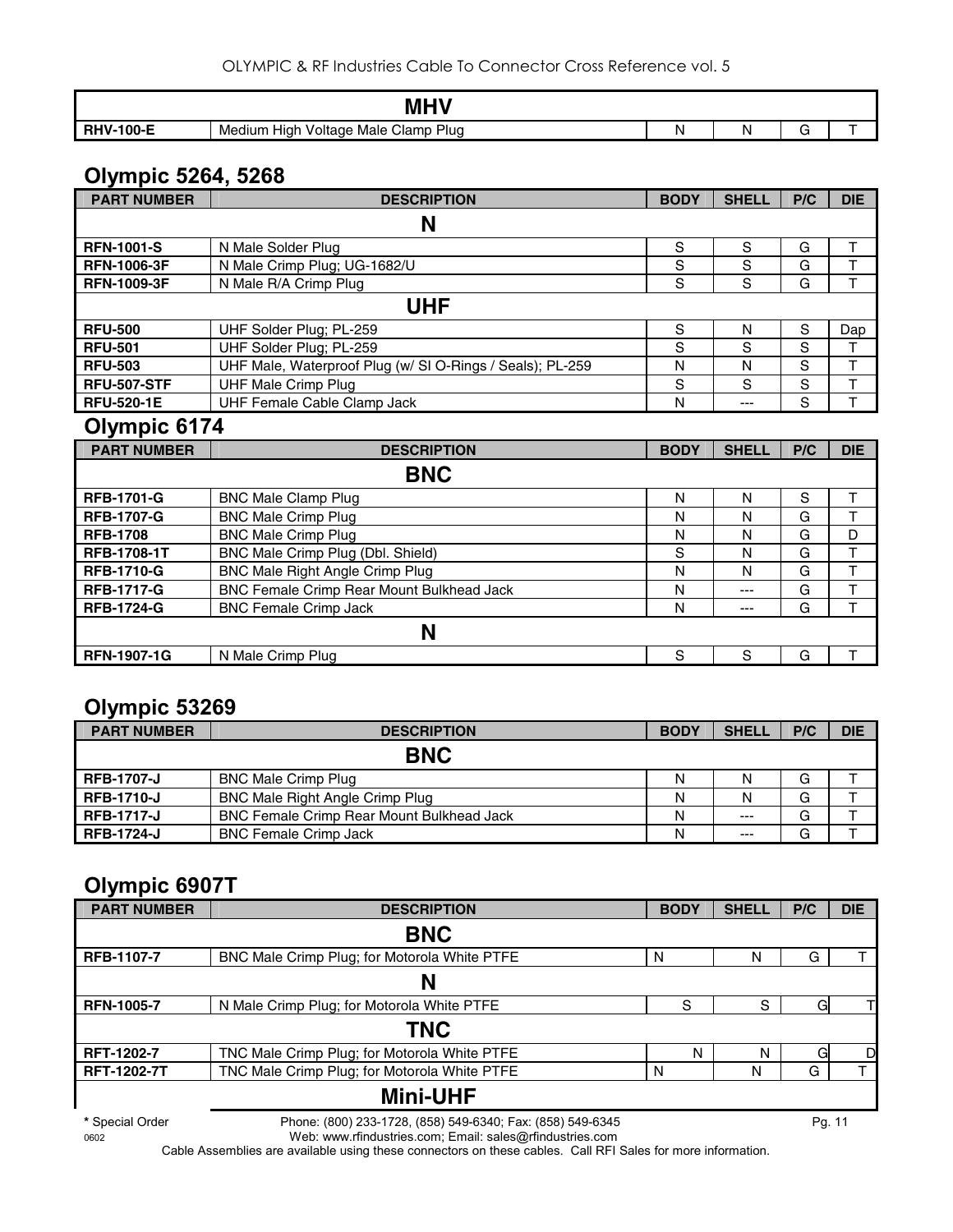| <b>RFU-600-7</b>  | Mini-UHF Male Crimp Plug; for Motorola White PTFE        |   | N |  |
|-------------------|----------------------------------------------------------|---|---|--|
|                   | SMA                                                      |   |   |  |
| <b>RSA-3010-7</b> | SMA Male Right Angle Crimp Plug; for Motorola White PTFE | Ν | Ν |  |

### **Olympic 6246D, 6246R**

| <b>PART NUMBER</b> | <b>DESCRIPTION</b>                        | <b>BODY</b> | <b>SHELL</b> | P/C | <b>DIE</b> |  |  |  |  |
|--------------------|-------------------------------------------|-------------|--------------|-----|------------|--|--|--|--|
| <b>BNC</b>         |                                           |             |              |     |            |  |  |  |  |
| <b>RFB-1707-Q</b>  | <b>BNC Male Crimp Plug</b>                | N           | N            | G   |            |  |  |  |  |
| <b>RFB-1710-Q</b>  | BNC Male Right Angle Crimp Plug           | N           | N            | G   |            |  |  |  |  |
| <b>RFB-1717-Q</b>  | BNC Female Crimp Rear Mount Bulkhead Jack | N           | $---$        | G   |            |  |  |  |  |
| <b>RFB-1724-Q</b>  | <b>BNC Female Crimp Jack</b>              | N           | $---$        | G   |            |  |  |  |  |
| <b>TNC</b>         |                                           |             |              |     |            |  |  |  |  |
| <b>RFT-1803-Q</b>  | TNC Male Crimp Plug                       | N           | N            | G   | D          |  |  |  |  |

#### **Olympic 6246T**

| <b>PART NUMBER</b> | <b>DESCRIPTION</b>         | <b>BODY</b> | <b>SHELL</b> | P/C    | <b>DIE</b> |
|--------------------|----------------------------|-------------|--------------|--------|------------|
|                    | <b>BNC</b>                 |             |              |        |            |
| <b>RFB-1707-Q1</b> | <b>BNC Male Crimp Plug</b> | Ν           | N            | ⌒<br>J |            |

#### **Olympic 6294**

| <b>PART NUMBER</b> | <b>DESCRIPTION</b>                        | <b>BODY</b> | <b>SHELL</b> | P/C | <b>DIE</b> |
|--------------------|-------------------------------------------|-------------|--------------|-----|------------|
|                    | <b>BNC</b>                                |             |              |     |            |
| <b>RFB-1707-R</b>  | <b>BNC Male Crimp Plug</b>                | Ν           | N            | G   |            |
| <b>RFB-1710-R*</b> | <b>BNC Male Right Angle Crimp Plug</b>    | Ν           | N            | G   |            |
| <b>RFB-1717-R*</b> | BNC Female Crimp Rear Mount Bulkhead Jack | N           | $---$        | G   |            |
| <b>RFB-1724-R*</b> | <b>BNC Female Crimp Jack</b>              | N           | $---$        | G   |            |

#### **Olympic 5238, 5261,**

| <b>PART NUMBER</b> | <b>DESCRIPTION</b>         | <b>BODY</b> | <b>SHELL</b> | P/C     | <b>DIE</b> |  |
|--------------------|----------------------------|-------------|--------------|---------|------------|--|
| <b>BNC</b>         |                            |             |              |         |            |  |
| <b>RFB-1707-R1</b> | <b>BNC Male Crimp Plug</b> | Ν           | N            | ⌒<br>п. | -          |  |

#### **Olympic 53264, 53267**

| <b>PART NUMBER</b> | <b>DESCRIPTION</b>                            | <b>BODY</b> | <b>SHELL</b> | P/C | <b>DIE</b> |  |
|--------------------|-----------------------------------------------|-------------|--------------|-----|------------|--|
| <b>BNC</b>         |                                               |             |              |     |            |  |
| <b>RFB-1707-S</b>  | <b>BNC Male Crimp Plug</b>                    | N           | N            | G   |            |  |
| <b>RFB-1710-S*</b> | <b>BNC Male Right Angle Crimp Plug</b>        | N           | N            | G   | D          |  |
| <b>RFB-1717-S</b>  | BNC Female Crimp Rear Mount Bulkhead Jack     | N           | ---          | G   |            |  |
| <b>RFB-1724-S</b>  | <b>BNC Female Crimp Jack</b>                  | N           | ---          | G   |            |  |
| Mini-SMB 75 Ohm    |                                               |             |              |     |            |  |
| RSB-200-1-179      | SMB Crimp Plug, for RG-179/U Only             | G           | ---          | G   |            |  |
| RSB-210-1-179      | SMB Right Angle Crimp Plug, for RG-179/U Only | G           | ---          | G   |            |  |
| RSB-220-1-179      | SMB Crimp Jack, for RG-179/U Only             | G           | ---          | G   |            |  |
| RSB-221-1-179      | SMB Bulkhead Crimp Jack, for RG-179/U Only    | G           | ---          | G   |            |  |

**\*** Special Order Phone: (800) 233-1728, (858) 549-6340; Fax: (858) 549-6345 Pg. 12

0602 Web: www.rfindustries.com; Email: sales@rfindustries.com